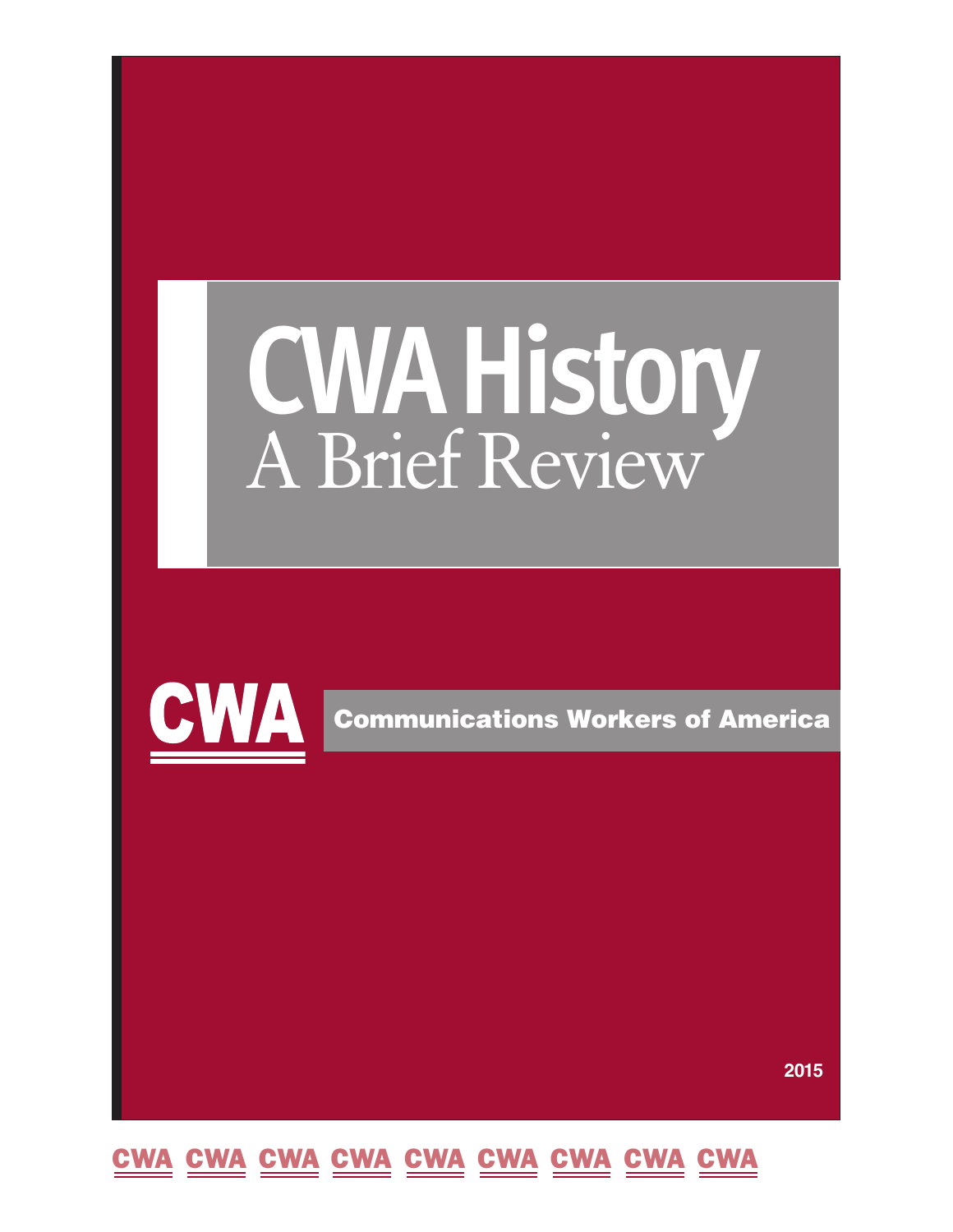

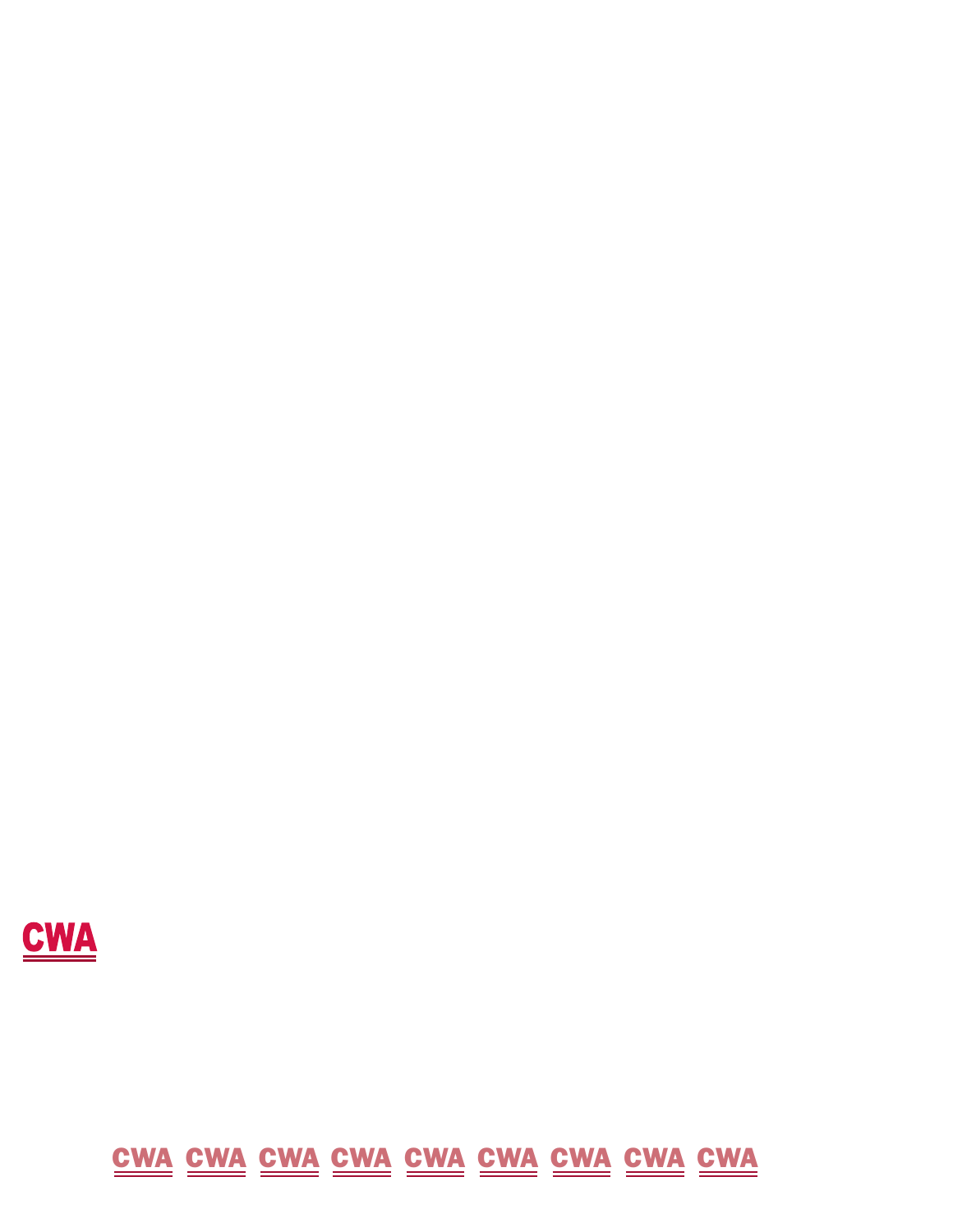# **Table of Contents**

| 1910-1919 | Early Organizing Efforts in the Telephone Industry                                 | 3              |  |  |
|-----------|------------------------------------------------------------------------------------|----------------|--|--|
| 1918-1923 | World War I-The Government Takes Control of the Telephone System                   |                |  |  |
| 1920-1935 | The Growth of Company Unions in the Telephone Companies                            |                |  |  |
| 1935      | The Congress Declares Company Unions Illegal                                       | 3              |  |  |
| 1938      | Growth of Independent Telephone Unions and the Creation of the National Federation |                |  |  |
|           | of Telephone Workers                                                               | 4              |  |  |
| 1941-1946 | World War II and the National War Labor Board                                      | 4              |  |  |
| 1944      | The Dayton, Ohio Strike and the Establishment of the National Telephone Panel      | 5              |  |  |
| 1946      | The First National AT&T Agreement                                                  | 5              |  |  |
| 1947      | The Strike That Brought An End to the NFTW                                         | 6              |  |  |
| 1947      | Coming Together in One National Union: The Founding of The Communications          |                |  |  |
|           | <b>Workers of America</b>                                                          | 6              |  |  |
| 1948      | CWA Debates Affiliation With the AFL or CIO                                        | 6              |  |  |
| 1949      | CWA Restructures-Moves to a 2 Level Structure                                      | $\overline{7}$ |  |  |
| 1950      | The U.S. Senate Condemns the Bell System                                           | $\overline{7}$ |  |  |
| 1951      | Creation of a National Defense Fund                                                | 8              |  |  |
| 1955      | Southern Bell Strike                                                               | 8              |  |  |
| 1963      | General Telephone of California Workers Demand                                     |                |  |  |
|           | Equal Pay for Equal Work                                                           | 8              |  |  |
| 1965      | The Triple Threat Program-Organizing Growth Resolution #1                          | 9              |  |  |
| 1968      | First National Strike since 1947, Full Health Care Premium                         | 9              |  |  |
| 1970      | Government Charges AT&T with Discriminatory Employment Practices                   | 9              |  |  |
| 1971      | CWA Negotiates Biggest Settlement in Its History - Task Force '71                  |                |  |  |
|           | Receives Much of the Credit                                                        | 10             |  |  |
| 1971      | First Special Convention Outlines Duties and Responsibilities of Locals            | 10             |  |  |
| 1973      | General Telephone Workers in Three States Walk Out                                 | 11             |  |  |
| 1973-1974 | CWA Deals With Equity and Discrimination within the Union                          | 11             |  |  |
| 1974      | First National Bargaining with The Bell System; Death of Joseph Beirne,            |                |  |  |
|           | and Election of Glenn Watts                                                        | 11             |  |  |
| 1975-1976 | <b>Strikes Hit Independents</b>                                                    | 12             |  |  |
| 1978      | First National Women's Conference                                                  | 12             |  |  |
| 1979      | National Organizing Department Established                                         | 12             |  |  |
| 1980-1981 | CWA Organizes Public Workers-Public Workers Department Created                     | 12             |  |  |
| 1981-1983 | The Committee on the Future and the Special Convention                             | 12             |  |  |
| 1982      | First National Conference on Minority Concerns                                     | 13             |  |  |

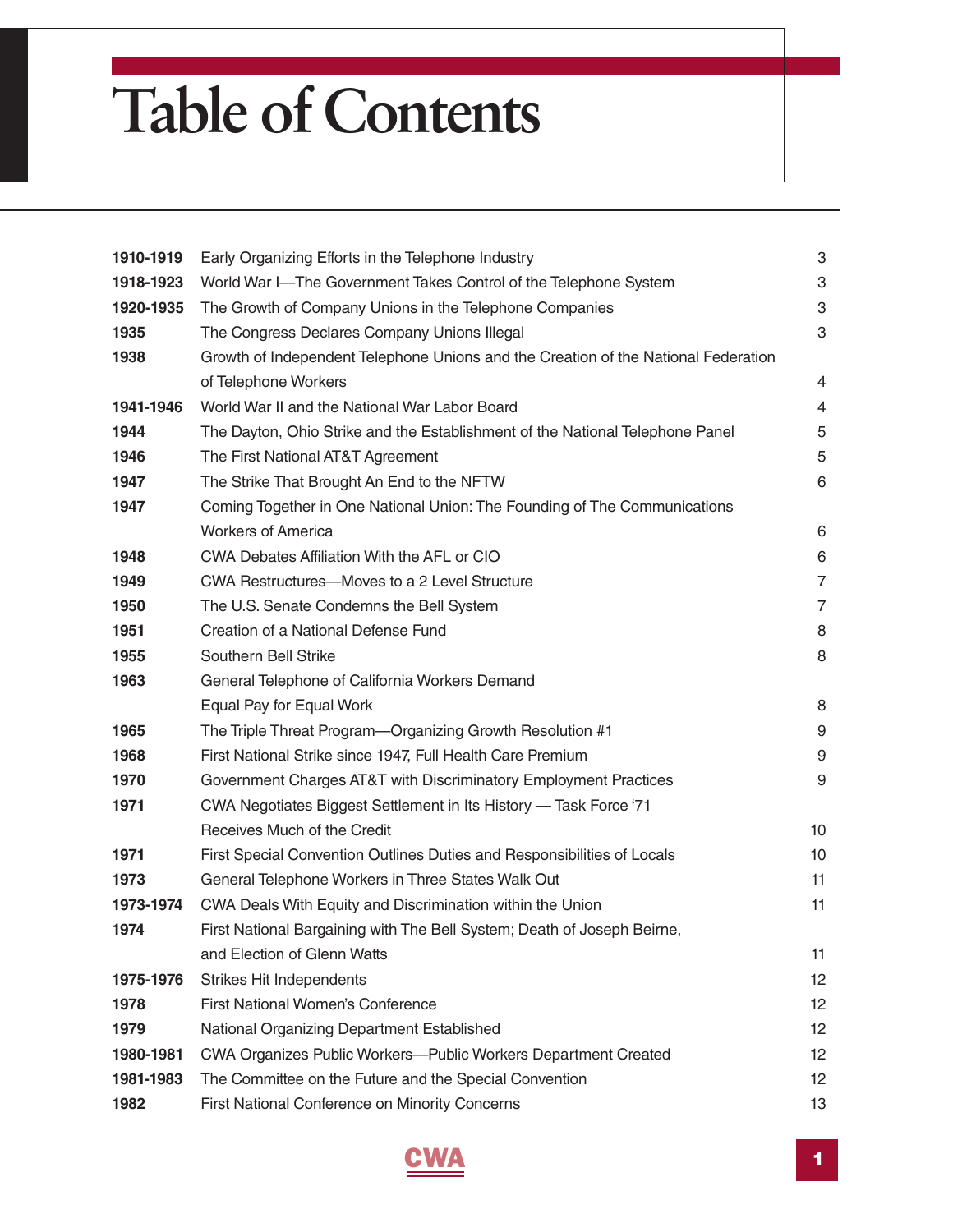| 1983 | <b>CWA Strikes the Bell System</b>                                                         | 13 |
|------|--------------------------------------------------------------------------------------------|----|
| 1983 | First Minority Leadership Institute (MLI)                                                  | 13 |
| 1984 | Divestiture and Beyond: New Challenges, New Accomplishments                                | 13 |
| 1985 | <b>CWA Elects Morton Bahr and James Booe</b>                                               | 14 |
| 1986 | Post Divestiture Bargaining                                                                | 14 |
| 1987 | International Typographical Union Merges With CWA                                          | 14 |
| 1988 | Celebrating 50 Years of Achievement                                                        | 14 |
| 1989 | Mobilization Key at AT&T Settlement, NYNEX Strike                                          | 15 |
| 1991 | CWA's Mission for the Nineties: Wall to Wall                                               | 15 |
| 1992 | Membership Increases with Affiliations; Union Elects First Woman Secretary-Treasurer       | 16 |
| 1993 | NABET Joins CWA; Organizing New Units                                                      | 16 |
| 1995 | The Newspaper Guild Affiliation; Mobilization Makes the Difference in 1995 Bell Atlantic   |    |
|      | Bargaining; University Research Professionals and Technicians Join CWA                     | 17 |
| 1997 | TNG Joins CWA; CWA Obtains Historic Card Check Agreement with SBC and PacTel;              |    |
|      | US Airways Workers Win a CWA Voice; CWA Endorses Atlantic Alliance                         | 17 |
| 1998 | CWA Signed an Alliance with the Independent Union of Telephone Workers of Puerto Rico;     |    |
|      | 7,500 Workers of SNET Join CWA                                                             | 18 |
| 2000 | International Union of Electronic, Electrical, Salaried, Machine and                       |    |
|      | Furniture Workers (IUE) merged with CWA; CWA strikes Verizon.                              | 18 |
| 2003 | Association of Flight Attendants merges with CWA                                           | 18 |
| 2005 | Larry Cohen is elected CWA's President and Jeff Rechenbach is elected                      |    |
|      | <b>Executive Vice President</b>                                                            | 18 |
| 2006 | Convention delegates adopted "Ready for the Future: CWA Strategic Plan" with               |    |
|      | 11 specific items                                                                          | 19 |
| 2007 | Convention delegates adopted a resolution and corresponding constitutional                 |    |
|      | changes adding four at-large diversity Executive Board members to be elected               |    |
|      | at the 2008 convention.                                                                    | 19 |
| 2008 | Convention delegates re-elected President Larry Cohen and elected Jeff Rechenbach          |    |
|      | Secretary Treasurer and Annie Hill Executive Vice President. Four at-large diversity       |    |
|      | Executive Board members were also elected.                                                 | 19 |
| 2009 | TU union launched for TMobile workers                                                      | 19 |
| 2010 | Delegates to convention approve biennial conventions and Districts 2 and 13 merged         | 19 |
| 2011 | 45,000 Verizon workers strike from Virginia to New England for 16 days.                    |    |
|      | Larry Cohen re-elected President and Annie Hill elected Secretary Treasurer.               |    |
|      | Democracy Initiative launched.                                                             | 20 |
| 2012 | CWA participants in 99% Spring Training.                                                   | 20 |
| 2013 | Convention delegates approve Growth Funds and CWA leads "Give me 5" campaign               |    |
|      | to fill all five NLRB seats.                                                               | 20 |
| 2014 | American Airlines Passenger Service Agents Vote Big for Union Representation.              | 20 |
| 2015 | Chris Shelton is elected CWA's President and Sara Steffens is elected Secretary-Treasurer. | 20 |



<u>CWA</u>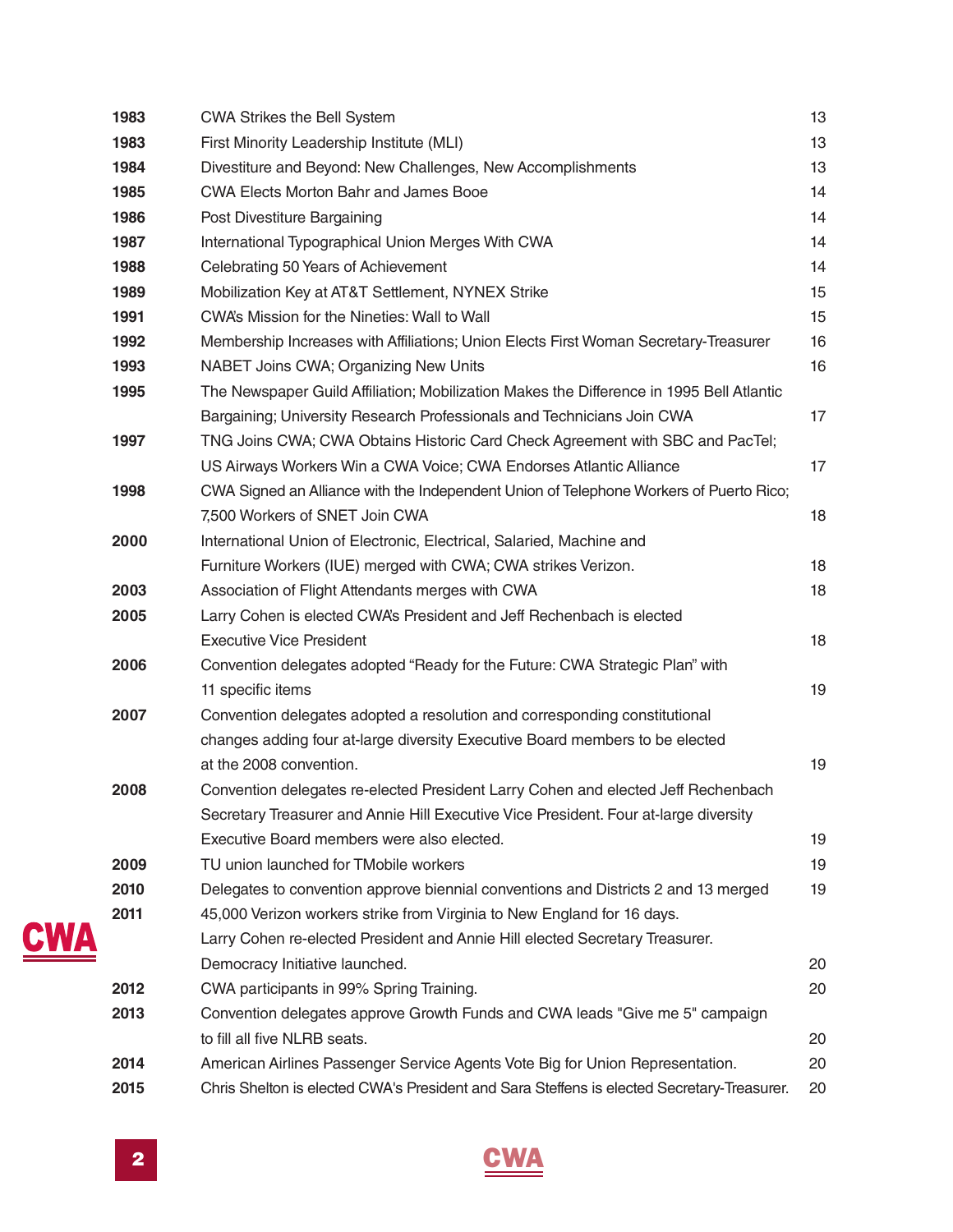## <span id="page-4-0"></span>**CWA History**

#### **1910-1919: Early Organizing Efforts in the Telephone Industry**

Unionization of the telephone industry during the first three decades of this century was confined to a few scattered pockets of organized workers.The first union to attempt to organize telephone workers — the International Brotherhood of Electrical Workers (IBEW) — achieved limited success during these years. These early organizing efforts did not include women who worked in the telephone industry. It was not until 1912 that the IBEW accepted telephone operators — generally women — as members. In 1919, IBEW's telephone department claimed 200 telephone locals with 20,000 members.

#### **1918-1923:World War I—The Government Takes Control of the Telephone System**

During World War I, on July 22, 1918, under a Presidential order, the telephone and telegraph system was placed under the control of the federal government and the Postmaster General Albert S. Burelson. In 1919, Burelson was faced with a strike by the IBEW that virtually tied up phone service in New England and threatened to become nationwide. In an attempt to end the strike, Burelson issued a government bulletin acknowledging the rights of workers to bargain through committees "chosen by them, to act for them."

#### **1920-1935:The Growth of Company Unions in the Telephone Companies**

Frightened by the prospect of legitimate unionism on a large scale as a result of Burelson's statement, AT&T encouraged employees to form and join company dominated unions *(usually called associations or committees)*.

The company associations succeeded in virtually destroying the existing IBEW telephone locals. By 1923, IBEW had been ousted in every location except Montana and the Chicago Plant. Company associations dominated the telephone industry until 1935.

#### **1935:The Congress Declares Company Unions Illegal**

In 1935, with the passage of the National Labor Relations Act *(more commonly known as the Wagner Act),* the situation changed dramatically for telephone workers.The Wagner Act did several things:

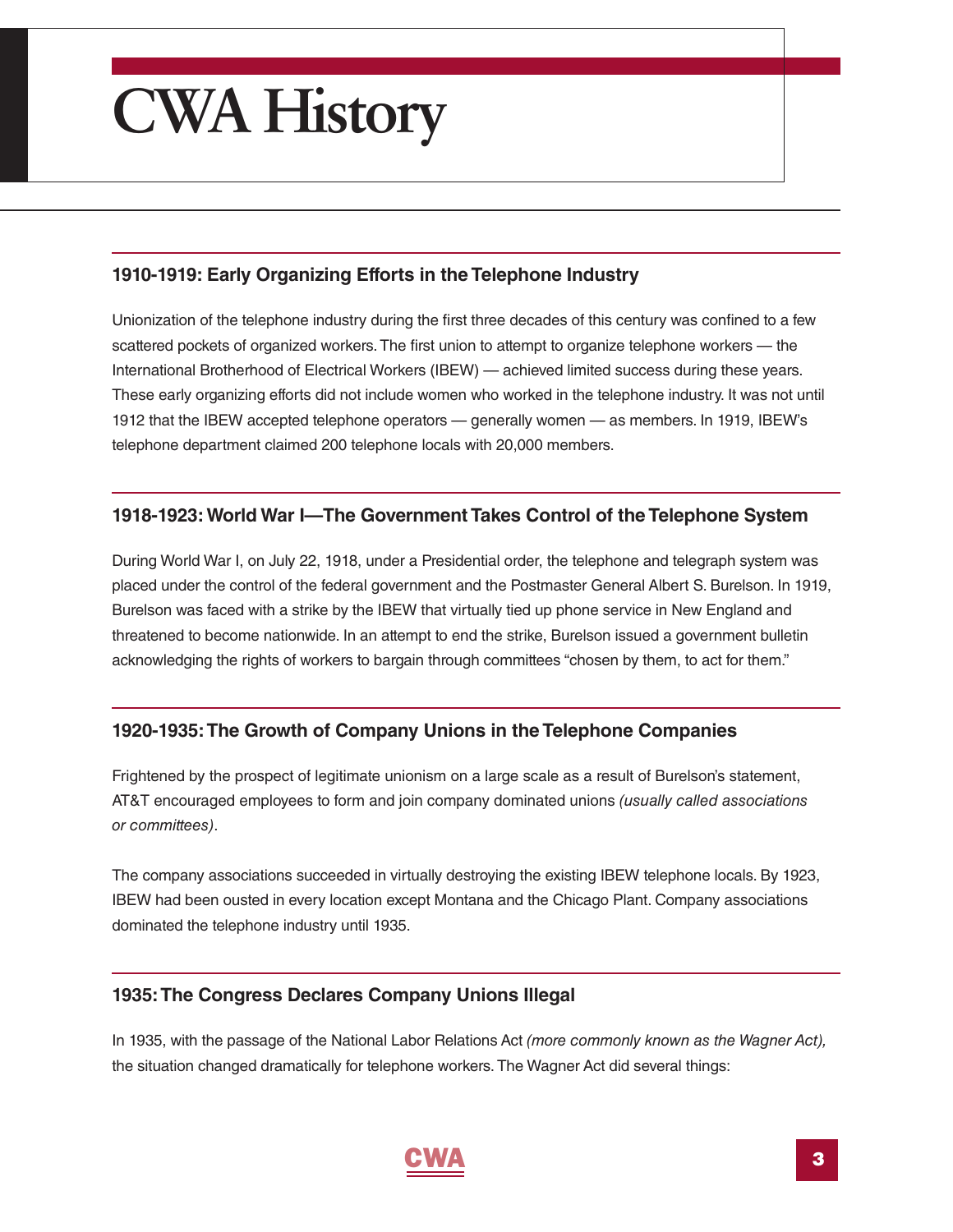- <span id="page-5-0"></span>1. It prohibited the employer from engaging in certain activities which were defined as unfair labor practices *(this included setting up and promoting company unions).*
- 2. It protected union and collective activity. In addition to organizing, it protected workers who take part in grievances, on the job protests, picketing and strikes.
- 3. It established an agency, the National Labor Relations Board (NLRB), to enforce the above provisions.

#### **1938: Growth of Independent Telephone Unions and the Creation of the National Federation of Telephone Workers**

Strengthened by the new rights gained under the Wagner Act, new independent unions began to spring up across the country.As the number of independent unions grew, their leaders recognized the desirability of joining together in an organization where they could exchange ideas and coordinate national activities.

After preliminary meetings in St. Louis and Chicago, representatives of 31 telephone organizations, representing a total combined membership of 145,000, assembled in New Orleans in November, 1938, and adopted a constitution and established the National Federation of Telephone Workers (NFTW).The preamble of the NFTW Constitution clearly stated the reason for creating the union:

"We, the Telephone Workers of America, mindful of the fact that many conditions necessary to our economic security and general welfare can best be effectively secured by united, cooperative and continuous action on a nationwide scale, do hereby combine and organize under the name of the National Federation of Telephone Workers."

NFTW was never a national union, rather it was a federation of sovereign local independent unions. NFTW's lack of authority over the affiliated local unions left it at a serious disadvantage in dealing with a single-headed giant like AT&T.

#### **1941-1946:World War II and the National War Labor Board**



In December 1941, following the attack on Pearl Harbor, the AFL and CIO voluntarily gave no-strike pledges to the federal government for the duration of the war. In January, 1942, President Roosevelt created the National War Labor Board (NWLB).The NWLB was charged with settling all disputes between labor and management that threatened war production.

The NWLB and twelve Regional War Labor Boards were composed of an equal number of representatives from management, labor and the private sector. All of the labor representatives appointed to the Board came out of the AFL and CIO.This was a great concern to the NFTW which was not affiliated with the AFL or CIO

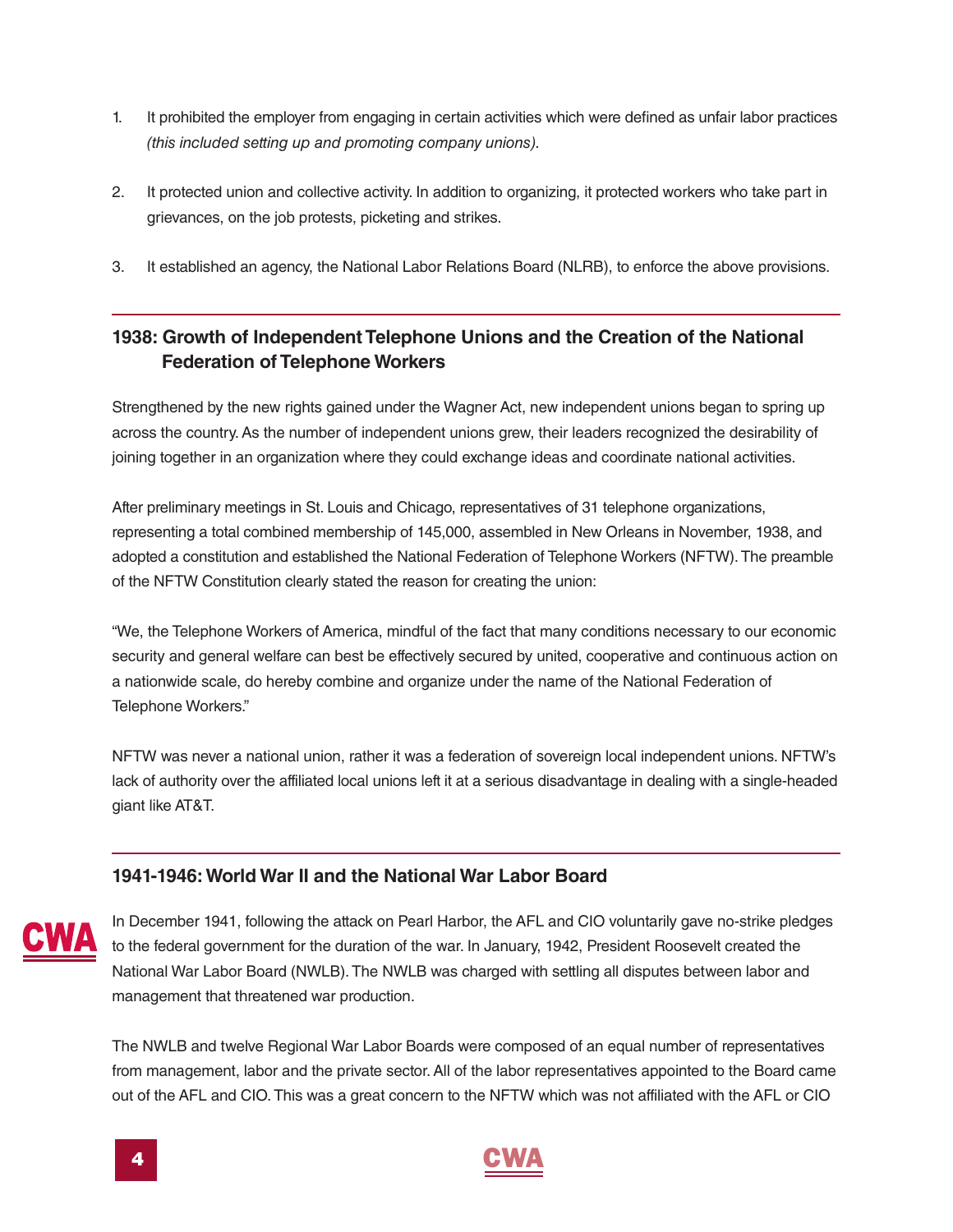<span id="page-6-0"></span>and felt that the National War Labor Board and Regional Boards would not effectively protect the interests of telephone workers and that the wages of telephone workers would suffer greatly during the war.

The concerns of the NFTW were borne out by events.The average real wage of a telephone worker dropped from 83 cents an hour in 1939 to 70 cents an hour in 1943.According to the Bureau of Labor Statistics, telephone workers in 1939 occupied the twenty-second place on a list of average weekly earnings of workers in 123 industries; by early 1945, they had fallen to eighty-sixth place on this list.

At hearings before the War Labor Board, NFTW's Ohio Federation presented a report revealing the starting and top rates of telephone operators in 17 Bell System companies.The report showed that in 1944, starting operator rates varied from a low of \$16 a week to a high of \$23 with top rates ranging from \$26 a week to \$34. A Wisconsin operator starting at \$16 a week could not reach the top rate of \$27 in less than 16 years!

As a result of these wage disparities, telephone unions brought numerous cases before the National War Labor Board and the Regional Boards. Response to these appeals was exceedingly slow, and by mid-1944, there were 85 cases brought by telephone unions still waiting to be ruled upon.

#### **1944:The Dayton, Ohio Strike and the Establishment of the NationalTelephone Panel**

The continuation of inadequate wages and the failure of the Boards to respond to union appeals led to increasing dissatisfaction on the part of telephone workers.These feelings came to a head in November, 1944, when the Dayton telephone workers went out on strike.Within 3 days the strike had spread to 25 cities in Ohio and within 6 days to Washington, D.C., Chicago and Detroit.At that point the government capitulated and agreed to establish a national board modeled on the NWLB that would only handle the cases of telephone workers.

On December 29, 1944, the National Telephone Panel *(later to be renamed the NationalTelephone Commission)* was established. It had two members each from the public, industry and telephone labor sectors. Its mandate was to hear and adjudicate all telephone cases and to formulate basic telephone wage policy.

The Telephone Panel was much more effective that the National War Labor Board. By the end of 1945, when it was terminated, it had heard 55 disputes involving 180,000 workers.

#### **1946:The First National AT&T Agreement**

When the war ended in August, 1945, the wages of telephone workers remained below those of many industries. Contract negotiations stalled and the presidents of the NFTW affiliates authorized the Union's Executive Board to call a nationwide strike at 6:00 a.m., March 7, 1946. In the early morning hours of March 7, workers around the country prepared to walk the picket lines.

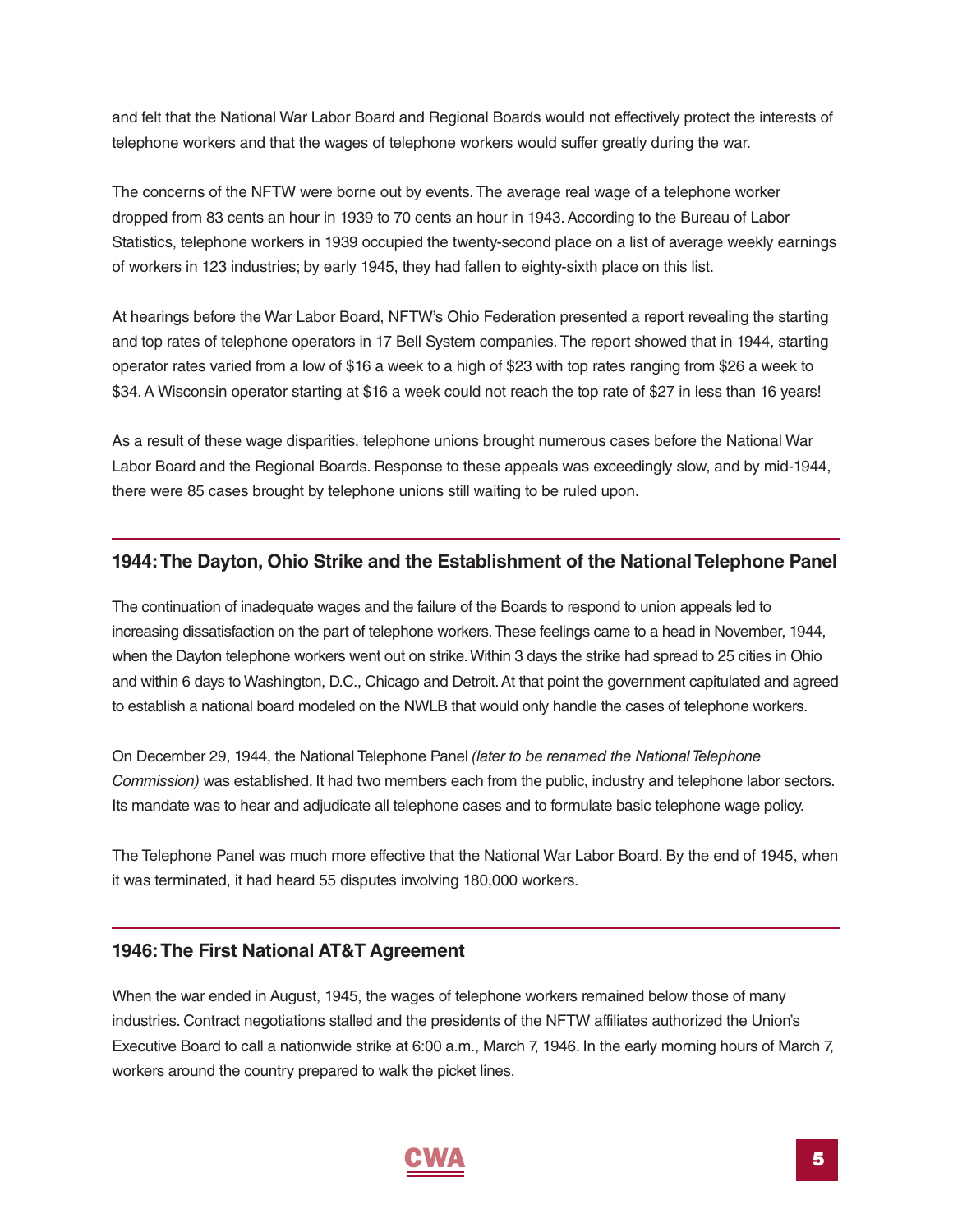<span id="page-7-0"></span>At 5:30 a.m., after 20 hours of bargaining, NFTW President Joseph Beirne and Cleo Craig, AT&T Vice-President in charge of negotiations, signed the Beirne-Craig memorandum.A strike had been avoided and for the first time in history, AT&T had negotiated a national agreement with the Union and committed its associated companies to that agreement.

While a major victory was won in the 1946 negotiations, the basic weakness of the NFTW had revealed itself. During negotiations, 34 of 51 affiliated unions broke away and signed separate agreements.

#### **1947:The Strike That Brought An End to the NFTW**

This weakness in the NFTW structure was exposed with devastating consequences in the 1947 strike. In 1946, AT&T was not prepared for a strike. But in 1947, AT&T was not only prepared for a strike, it forced NFTW into strike action.AT&T was determined not to repeat the Beirne-Craig type of national settlement. It flatly refused to bargain on an industry-wide basis. AT&T approached bargaining with a divide and conquer strategy.The company did not make a wage offer until three weeks into the strike and made the offer contingent upon the affiliates agreeing not to clear it with NFTW's policy committee. Five weeks after the strike began, seventeen contracts had been signed. The strike collapsed and the NFTW was finished.

During the 1947 strike, AFL and CIO unions lent their moral and financial support despite the fact that NFTW was not affiliated with either the AFL or the CIO at the time. International unions in both the AFL and the CIO aided the strikers with contributions totaling \$128,000.This support was very important in helping NFTW workers survive the strike and regroup into a strong and truly national union.

#### **1947: Coming Together in One National Union:The Founding of The Communications Workers of America**

In June, 1947, a truly national union, the Communications Workers of America, came into being.The first CWA convention took place that month in Miami with 200 delegates representing 162,000 workers.

The delegates adopted the first CWA constitution which converted the former autonomous organizations of the NFTW into a three-level union: the National Union, 39 Divisions and the Locals. Joseph Beirne was elected President; Carlton Werkau, Secretary-Treasurer.



#### **1948: CWA Debates Affiliation With the AFL or CIO**

At the 1948 convention, President Beirne told the delegates, "I think the time has arrived for us to submit the question *(of affiliation)* to our members so they can establish in a free manner and by secret ballot what their thoughts are on this question."

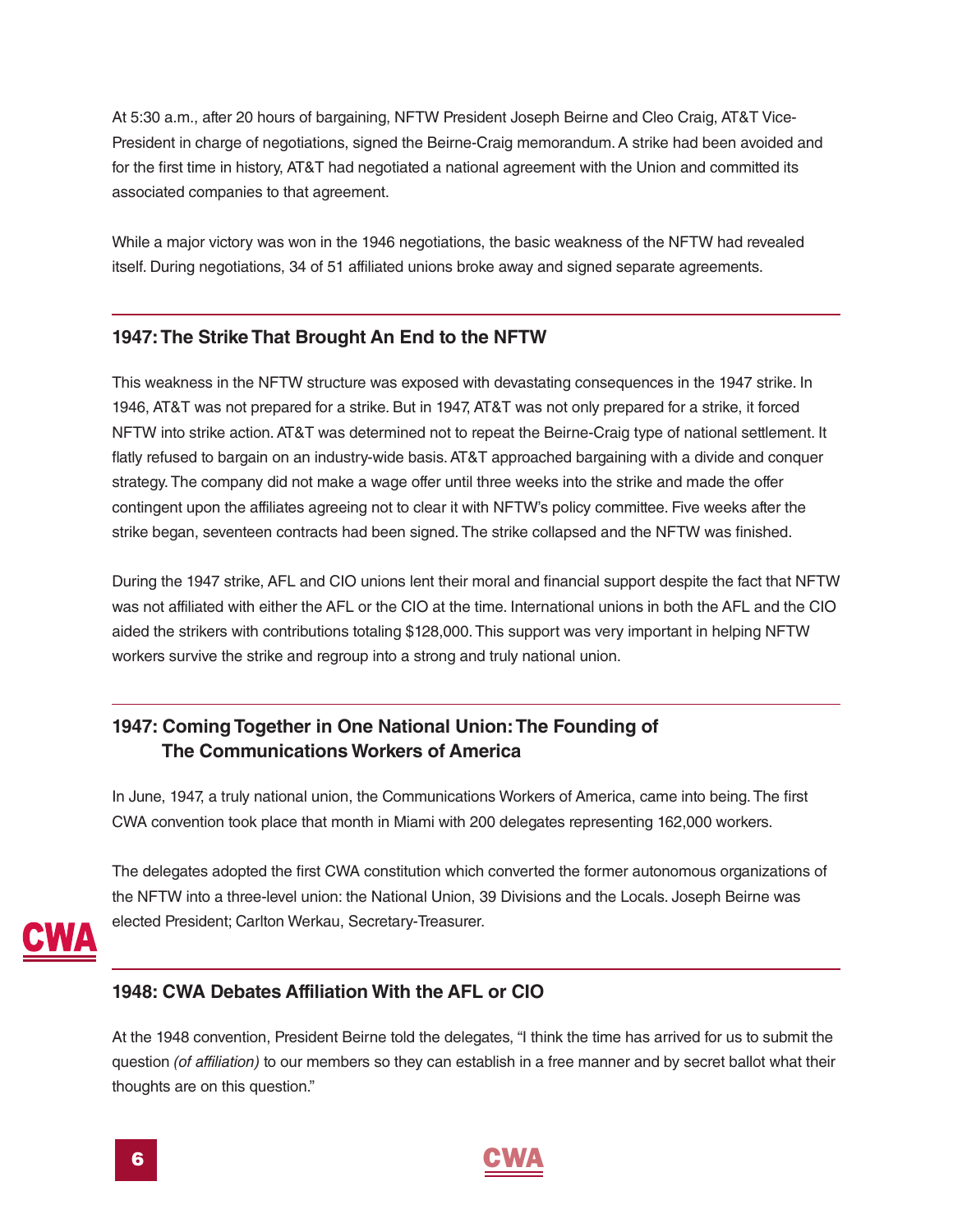<span id="page-8-0"></span>Those who were in favor of affiliation were clearly in favor of affiliating with the CIO rather than the AFL.This was because the AFL could only offer CWA status within an existing international union, the IBEW.Then too, the CIO stood for Industrial Unionism—one union for one industry. In February of 1949, CWA's Executive Board recommended affiliation with the CIO and in a referendum, the membership approved the CIO affiliation.

#### **1949: CWA Restructures—Moves to a 2 Level Structure**

At the 1949 Convention there was general agreement that the structure of the union needed to be changed to a more coordinated approach to the telephone companies. The three-level structure established under the 1947 Constitution created 39 Divisions and 39 different ways of bargaining, striking and handling finances. The 1949 convention mandated that the Executive Board establish a special Constitution Committee to investigate the possibility of setting up a two-level structure.

#### **Organizational Structure 1938-1993**

| 1938                            | 1947                    | 1950                    | 1986                    |
|---------------------------------|-------------------------|-------------------------|-------------------------|
| <b>National Assembly</b>        | Convention              | Convention              | Convention              |
| <b>Executive Board</b>          | <b>Executive Board</b>  | <b>Executive Board</b>  | <b>Executive Board</b>  |
| <b>Affiliated Organizations</b> | 39 Divisions            | Eleven Districts*       | <b>Eight Districts</b>  |
|                                 | <b>Chartered Locals</b> | <b>Chartered Locals</b> | <b>Chartered Locals</b> |

\* When CWA changed to a two-level structure, eleven Districts were created *(9 geographic Districts and Western Electric Sales and Western Electric Installations)*. In 1953, Districts 10 and 11 were dissolved. The consolidation was completed in 1986 when Districts 5 and 8 were dissolved.

#### **1950:The U.S. Senate Condemns the Bell System**

In that same year, in response to charges levied by CWA, the Senate Subcommittee on Labor-Management Relations held hearings to investigate the status of collective bargaining and labor-management relations in the Bell System.

During the hearings, which lasted for eleven days in August and September, 1950, the subcommittee heard testimony on these issues from representatives of CWA, AT&T and the associated Bell companies. Joseph Beirne's testimony alone lasted five days.

Following the conclusion of the hearings, a majority report of the subcommittee was issued. Its conclusions overwhelmingly supported the charges made by CWA.The subcommittee found that:

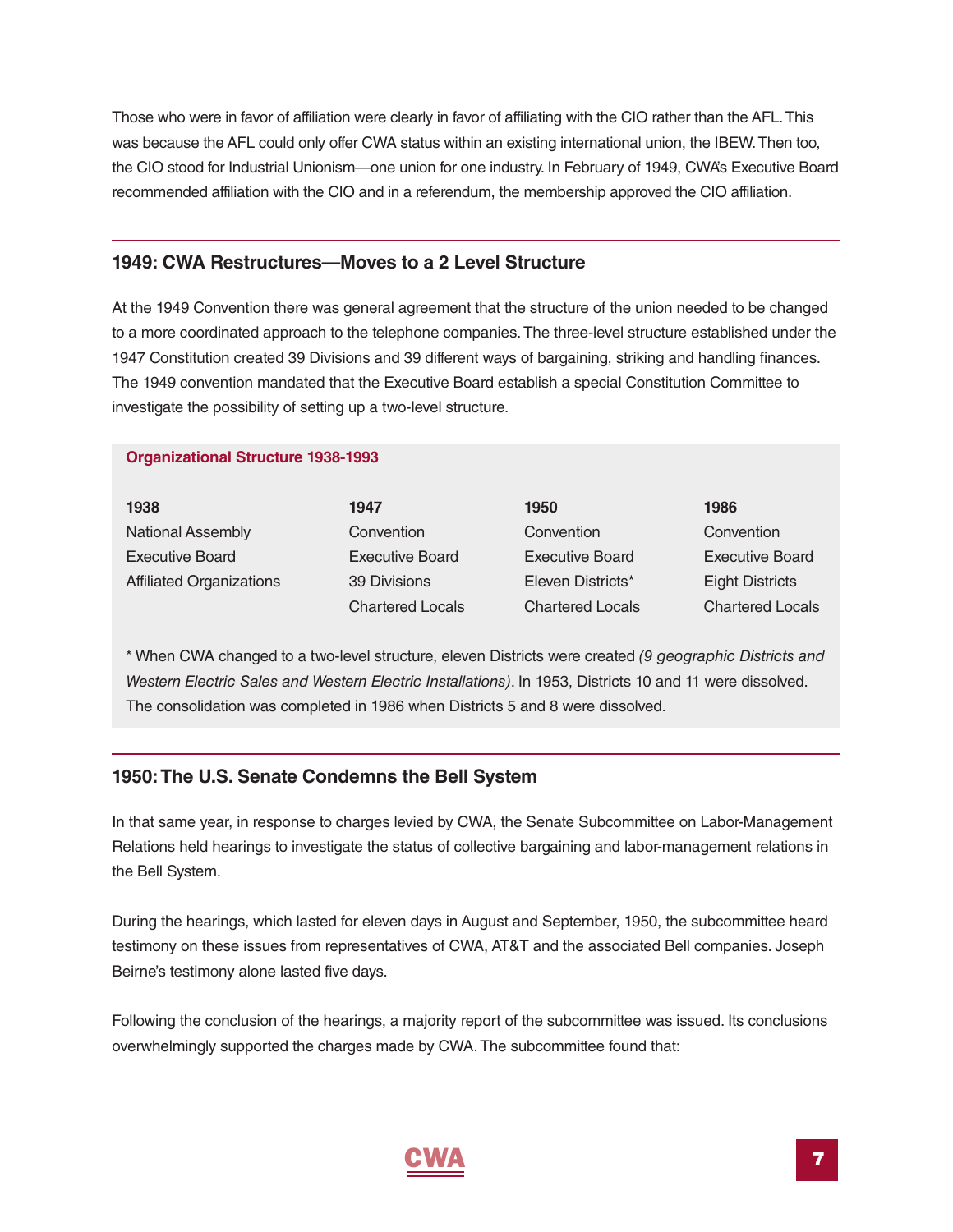- <span id="page-9-0"></span>1. The local associated companies functioned as parts in a closely integrated corporate system completely and directly controlled by AT&T management.
- 2. The basic cause of poor labor-management relations in the Bell System revolved around the inability of the union to bargain at a level of management which had the authority to make final decisions.
- 3. The Bell System had actively and continuously conducted an anti-union campaign, including ads in the public press and interference in CWA affairs.

#### **1951: Creation of a National Defense Fund**

In 1951, after two days of heated debate on the issue, the delegates to the annual convention voted to establish a national defense fund with contributions of 50 cents per member per month. It was decided in a roll call vote with 133,047 in favor and 101,883 opposed.

#### **1955: Southern Bell Strike**

1955 was a year in which CWA undertook its most difficult task since it was formed eight years earlier: a regional strike against Southern Bell that lasted 72 days, encompassing nine states and 50,000 workers. Throughout the strike, CWA expressed its willingness to resolve the bargaining issues through arbitration, but Southern Bell refused.Throughout months of bargaining the company remained adamant that any new contract contain a ban on strikes "or other interruptions of service."

Ultimately, Southern Bell's attempt to break the union was unsuccessful.A one-year contract was signed that gave across-the-board gains to CWA members; wage increases; the right to arbitration for suspensions, discharges and job vacancy fillings; reduction of work tour hours; and, most significantly, recognition of the right to strike.The 1955 strike was an early landmark for CWA because of its scope, duration and success.

#### **1963: General Telephone of California Workers Demand Equal Pay for Equal Work**



In October, 1963, CWA members went on strike against General Telephone of California for wages and benefits comparable to those enjoyed by Bell employees in the state.At the time, it was possible for a General Telephone worker and a Bell worker to be doing the same type of work across the street from each other, but the General Telephone employee would be receiving considerably less compensation for the job than a Bell counterpart.

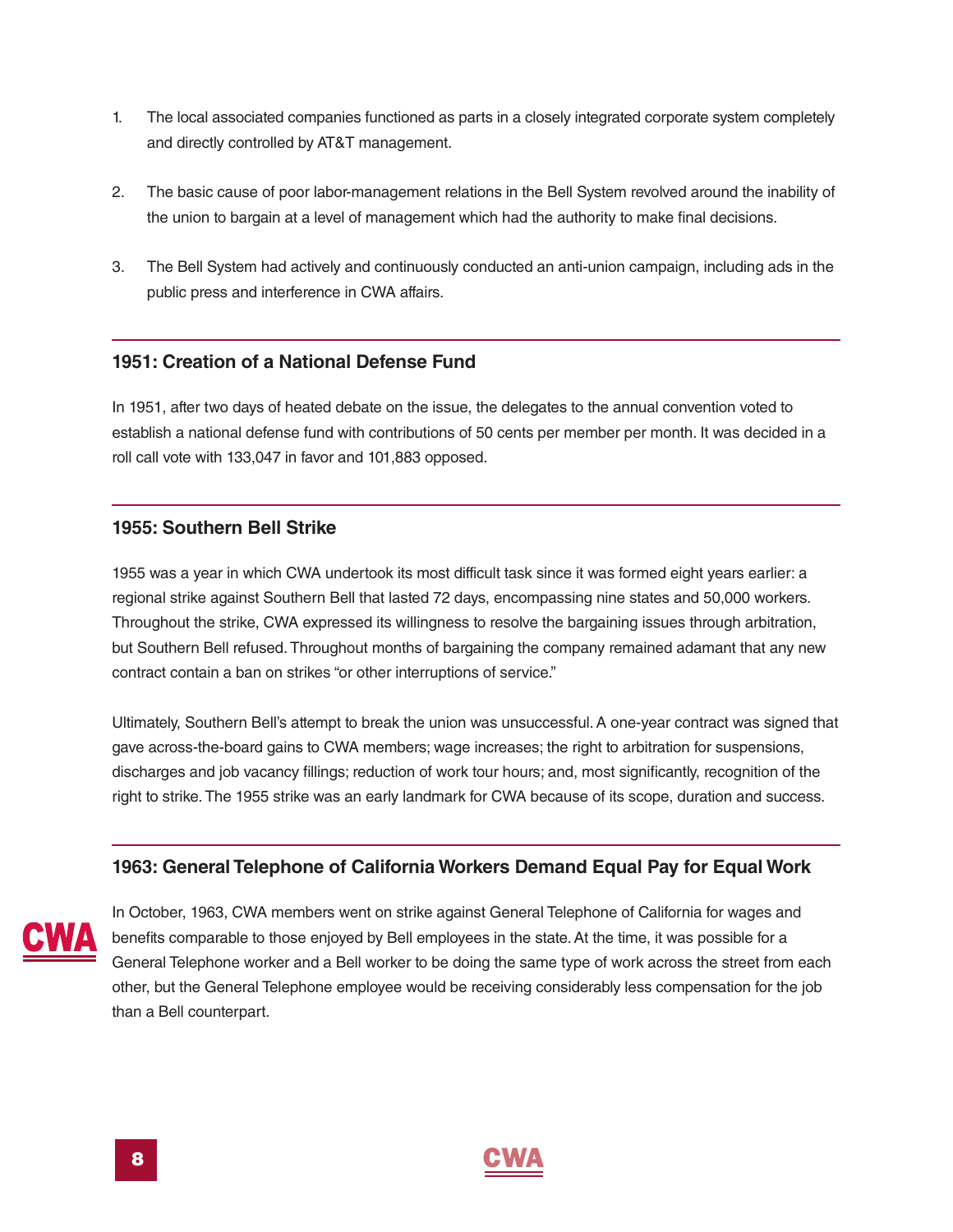#### <span id="page-10-0"></span>**1965:The Triple Threat Program—Organizing Growth Resolution #1**

In 1965, Convention delegates, at President Beirne's urging, adopted CWA Growth Resolution #1 which endorsed the Triple Threat program and clearly stated that organizing was a top priority of the union. It was Beirne's program for broadening the membership base and expanding CWA's influence in the areas of politics and legislation as well as collective bargaining. For Beirne believed — and it has remained CWA's philosophy — that all these activities are mutually dependent and equally vital to CWA's overall success in representing its members.

#### **1968: First National Strike since 1947, Full Health Care Premium**

1969 brought the first national strike against the Bell System since 1947. Some 200,000 CWA telephone workers walked out because AT&T refused to agree to wage increases that would meet the rise in the cost of living.The strike lasted 18 days with AT&T ultimately agreeing to a raise in wages and benefits that totalled nearly 20 percent over a three-year period.

It was in this round of negotiations that CWA was able to get AT&T to agree to pay the full premium for the health care plan. Prior to these negotiations, workers had to pay three-fourths of the total premium.

#### **1970: Government Charges AT&T with Discriminatory Employment Practices**

On December 10, 1970, the U.S. Equal Employment Opportunity Commission (EEOC) filed charges against AT&T and its twenty-four operating companies for discriminating on the basis of sex, race and national origin in their employment practices.The specific charges included:

- 1. Extreme segregation of jobs by sex.The commission found that almost all low paying jobs in the Bell System were held by women.
- 2. Recruiting, hiring and promotion practices which discriminated against women.
- 3. Lower wages paid to women than to men for equivalent jobs.
- 4. Very few Blacks in craft jobs.
- 5. Very few Hispanic workers anywhere in the Bell System.
- 6. Minorities grouped in the lowest paying jobs.

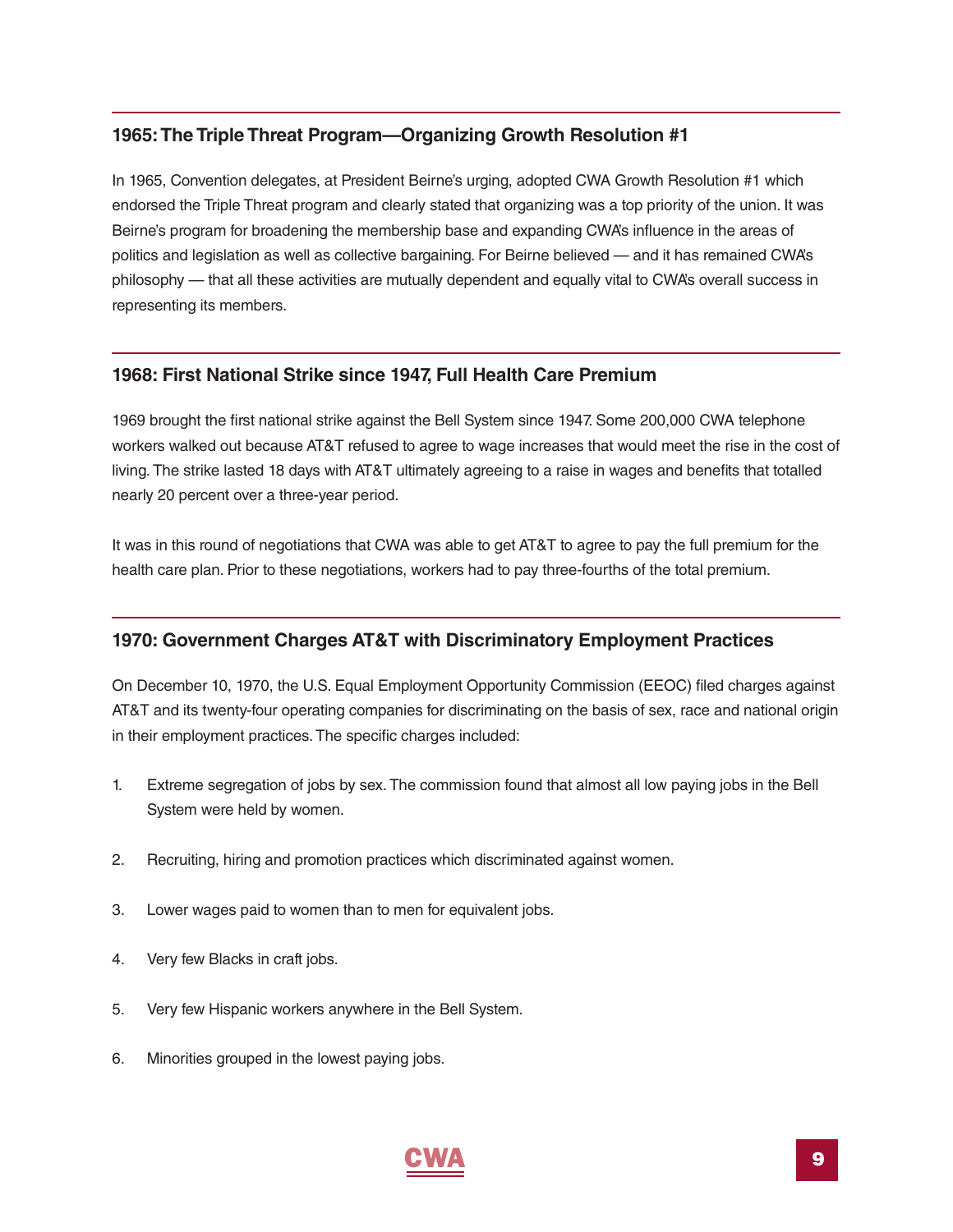<span id="page-11-0"></span>The EEOC tried for two years to force AT&T to comply with the equal opportunity requirements of the Equal Pay Act of 1963 and the Civil Rights Act of 1964. Finally, on January 18, 1973, AT&T, the EEOC, the Department of Labor and the Justice Department reached an agreement on the charges.The settlement, called the "consent decree," provided for compensation for the victims of past discrimination and an affirmative action program for changing the pattern of discrimination in the Bell System.

The settlement included \$15 million in back pay to 13,000 women and minority men, and an estimated \$30 million in wage adjustments for women and minority workers.A second consent decree signed on May 30, 1974, provided \$30 million back pay and wage adjustments to 25,000 employees in lower management positions.

#### **1971: CWA Negotiates Biggest Settlement in Its History —Task Force '71 Receives Much of the Credit**

400,000 CWA members nationwide went on strike against the Bell System in 1971 for wage increases to offset the devastating inflation of the previous three years.After a one week strike, CWA achieved the biggest economic package ever negotiated with the Bell System and obtained, for the first time, a cost of living adjustment clause (COLA) and big city allowance. In addition, wage progressions schedules were shortened to 5 years and the vacation time was improved to 2 weeks after one year's service.The total wage benefit package amounted to more than 33.5% over the life of the agreement. A large share of the credit for those successful negotiations went to the Task Force '71 Mobilization program which President Beirne set up to activate the membership in support of CWA's bargaining objectives.

Task Force '71 consisted of 50,000 local union leaders *(one for every 10-15 members)* who led training sessions, put up informational posters, passed out bargaining leaflets and worked to keep their members informed and activated.The Task Force '71 participants wore "small potato '71" pins to identify themselves as part of this important corps of local leaders.

#### **1971: First Special Convention Outlines Duties and Responsibilities of Locals**



1971 proved a busy year for CWA, but did not deter more than 1,500 delegates, alternates and guests from attending the first "special convention." The delegates adopted several constitutional amendments at this convention.The most important of these was the adoption of a constitutional amendment dealing with the duties and responsibilities of Locals.The amendment required all Locals to carry out the union's policies, participate actively in political and legislative activities, participate in local officers and stewards training programs, and attend all District, state and area meetings.

Also adopted at the convention was a constitutional amendment creating CWA Retired Members Clubs and providing three year terms *(prior to 1971 there were 2 year terms)* of office at both the International and Local level.



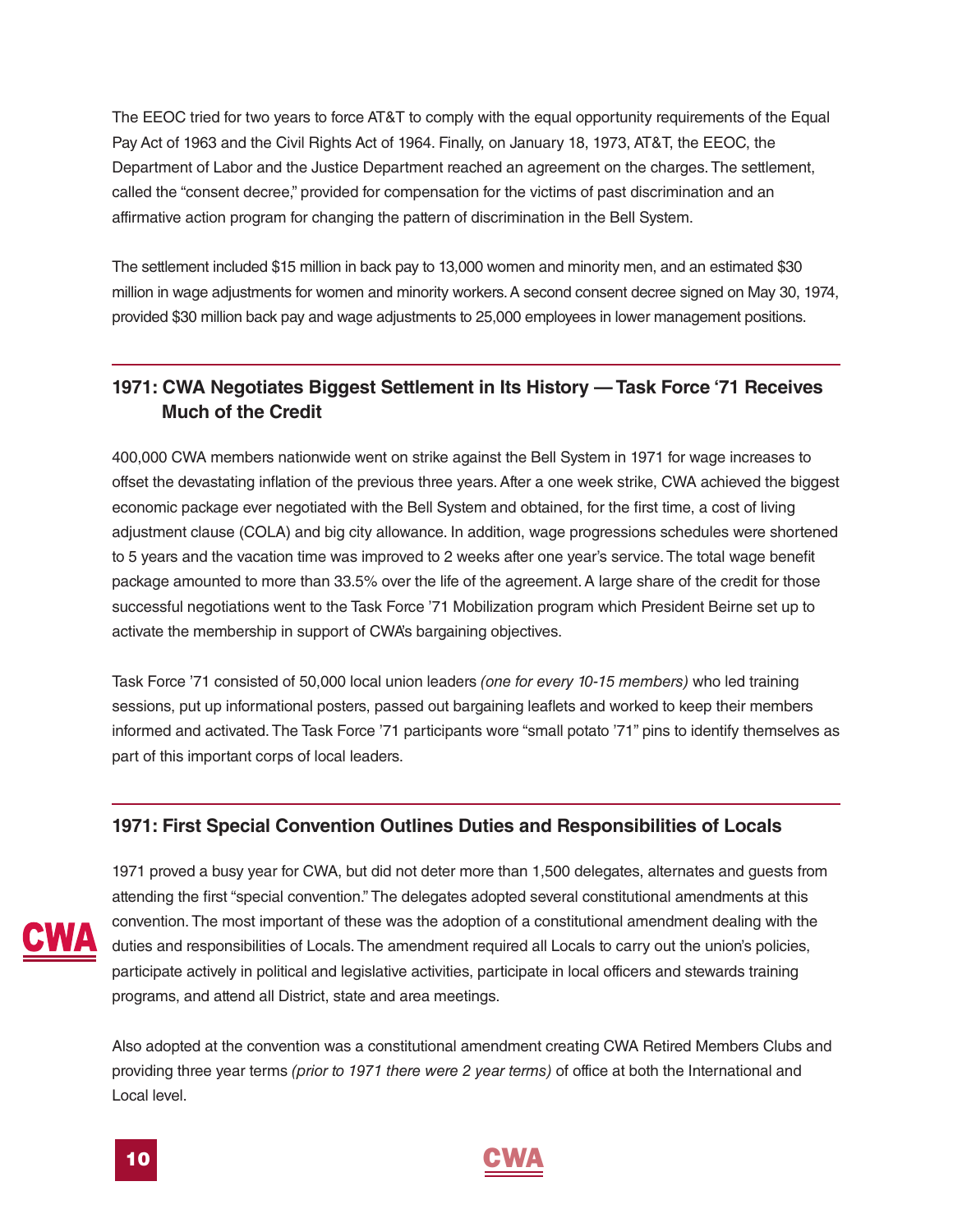#### <span id="page-12-0"></span>**1973: General Telephone Workers in Three States Walk Out**

In 1973, 6,000 CWA members in Indiana, Ohio and Kentucky went out on strike against the General Telephone companies of those states.The strike lasted two months in Indiana and Ohio before settlement was reached, but the workers in Kentucky were on the picket line for five months before their contract demands were met. The Kentucky workers were forced out on strike again in 1976. This time the strikers were out for 200 days before a settlement was reached.

#### **1973-1974: CWA Deals With Equity and Discrimination within the Union**

During the 1973 CWA convention, extensive discussions were held on the methods by which CWA dealt with the problems of women and minority members. As a result of these discussions, the National Executive Board established a Blacks and Other Minorities Structure Study Committee and a Female Structure Committee. In November, 1973, these committees convened at CWA headquarters and prepared reports for the Executive Board which included recommended policies and procedures.

Extended discussions at the Executive Board meetings in January and February of 1974 led to a resolution recommending that the President develop a "Committee on Equity" concept from the national to the local level of the union.The Executive Board authorized the appointment of a National Committee on Equity consisting of rank and file members from each District which is still in place today.

#### **1974: First National Bargaining with The Bell System; Death of Joseph Beirne, and Election of Glenn Watts**

1974 was an historic year for CWA. For the first time, the Bell System agreed to conduct unified national bargaining.The Company had finally given up the charade that claimed its operating companies were independent, self-controlled businesses.The new bargaining was structured so that wages, benefits and contract language would be negotiated at one national table. The 1974 bargaining session was significant because unlike its 1968 and 1971 predecessors, it did not result in a CWA strike.

Joseph Beirne, who had pursued the goal of unified national bargaining for all of his 27 years as CWA President, did not seek reelection and died on Labor Day of 1974. He was succeeded by Secretary-Treasurer Glenn E. Watts, who had first gone to work for C&P Telephone in 1941 and was a member of the founding generation of CWA leaders.

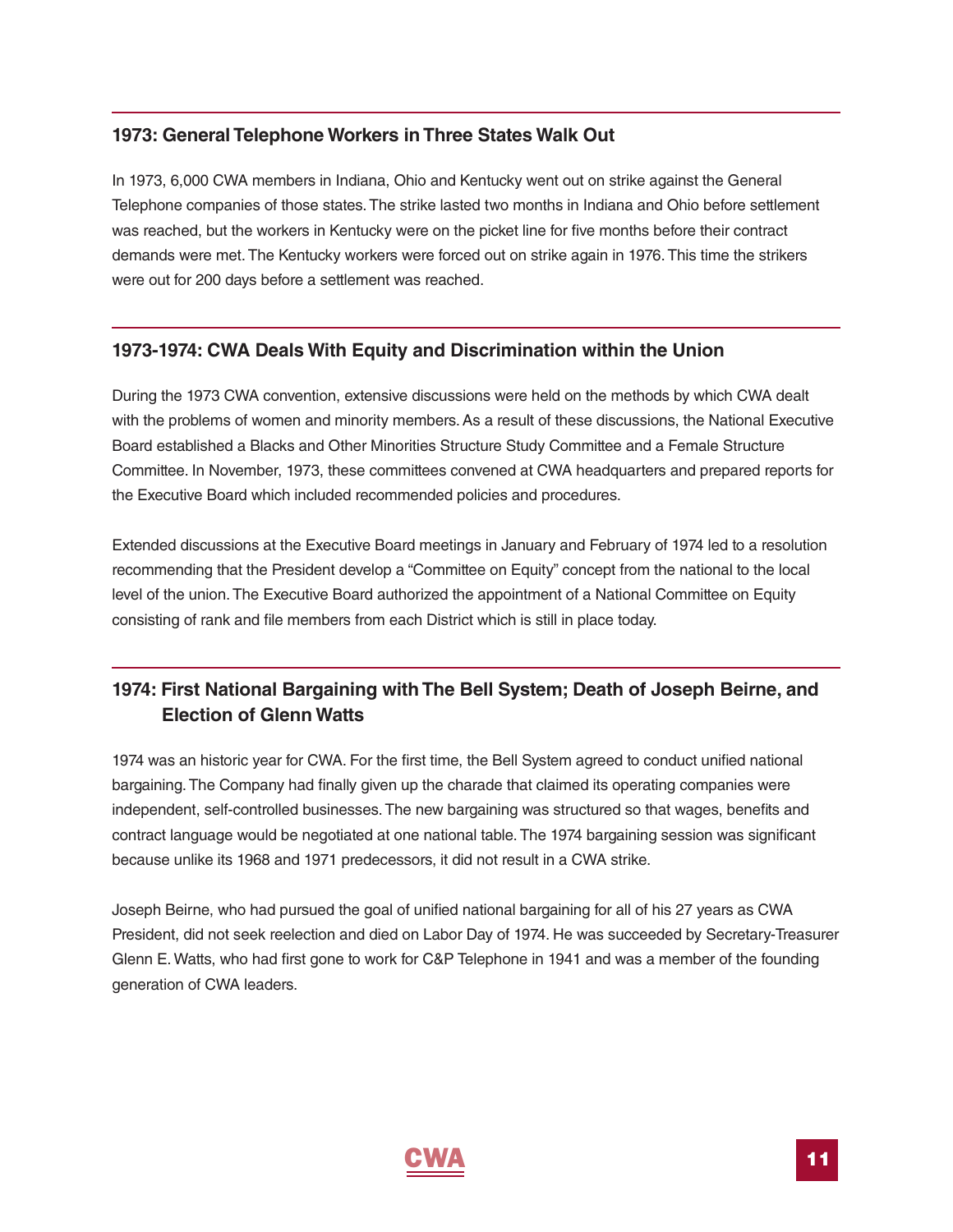#### <span id="page-13-0"></span>**1975-76: Strikes Hit Independents**

Three of the most bitter CWA strikes of the 1970's took place at independent telephone locations: a six month strike at Rochester, New York Telephone over an attack on wage levels, at General of Kentucky in 1976 over medical benefits and work rules, and a three month walkout at New Jersey Telephone over the issue of supervisors performing bargaining unit work.

#### **1978: First National Women's Conference**

CWA held its first annual National Women's Conference in Minneapolis, Minnesota. Conference participants attended plenary sessions, workshops and discussion groups. Resolutions on ERA, child care and job pressures were presented to the CWA Executive Board.

#### **1979: National Organizing Department Established**

On July 12, 1979, the Executive Board authorized President Watts to establish CWA's National Organizing Department.

#### **1980-1981: CWA Organizes Public Workers—Public Workers Department Created**

Over the course of the decade, CWA began to expand into fields outside of telecommunications. In July, 1980, the CWA Public Workers Department was created. One of the biggest successes in the public sector was the organizing of 34,000 New Jersey state workers in 1981.Today, CWA represents 100,000 public and health care workers across the country.

#### **1981-1983:The Committee on the Future and the Special Convention**

The Committee on the Future was created in July, 1981 by action of the CWA convention.The 14 member committee was composed of one elected representative from each District and a representative from the Public Workers sector.



After a year and a half of study and debate the Committee on the Future submitted its final report and recommendations to the delegates to the special convention in Philadelphia in March, 1983.The 1,750 delegates adopted 10 resolutions and two constitutional changes proposed by the Committee on the Future.



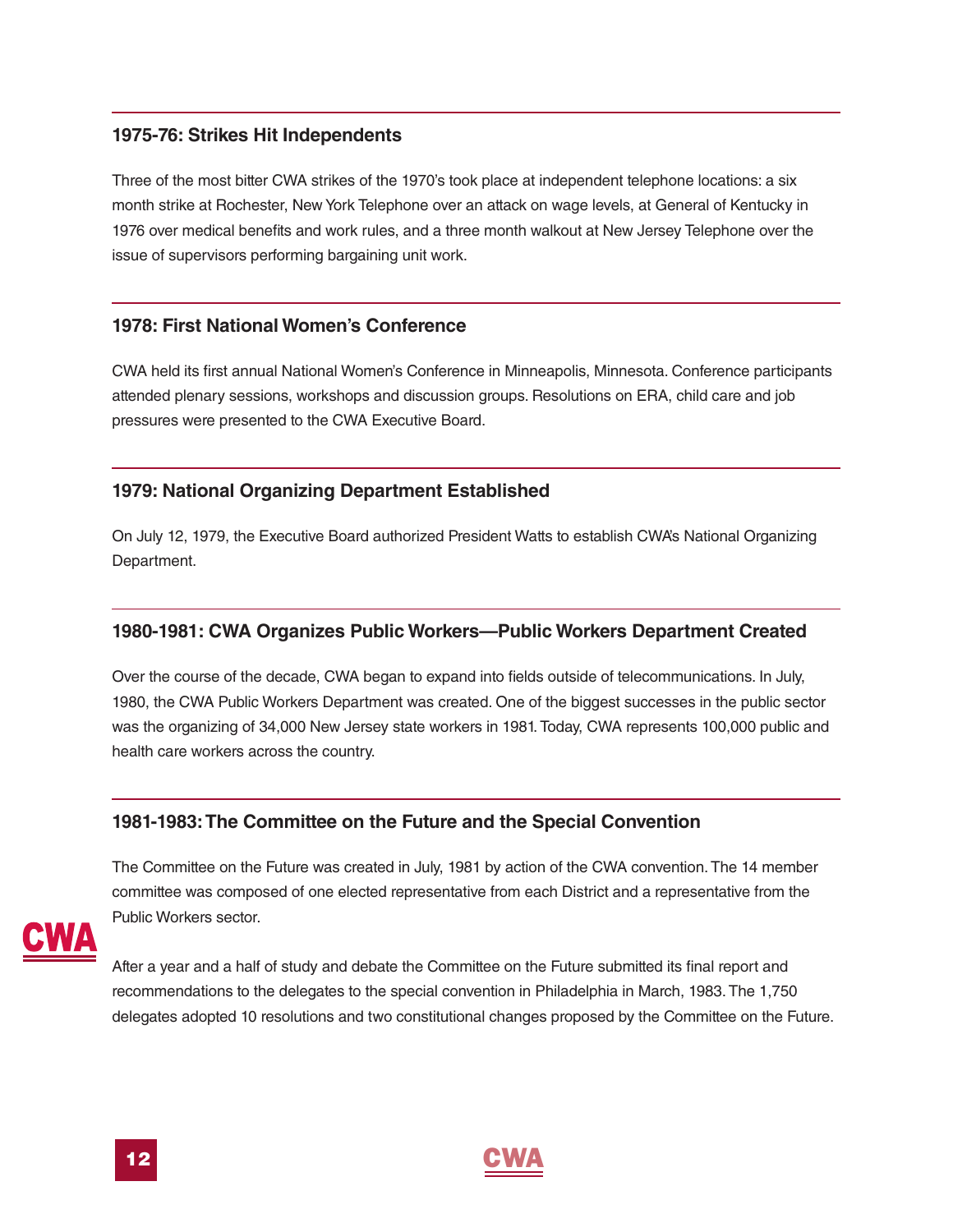#### <span id="page-14-0"></span>**1982: First National Conference on Minority Concerns**

The first national minorities conference was held in 1982.

#### **1983: CWA Strikes the Bell System**

In 1983, only months before the Bell system was to be broken into separate companies, CWA opened national contract negotiations. Not surprisingly, it was a difficult round of negotiations.AT&T was demanding givebacks from workers and seeking substandard job titles. 700,000 CWA members went out on strike on August 7 for better wages, employment security, pension plan changes and health insurance improvements. The strike lasted 22 days when the telephone industry agreed to meet the union's demands.

This would be the last time that CWA would be able to negotiate at one national table for all its Bell System members because divestiture was only a few months away.

#### **1983: First Minority Leadership Institute (MLI)**

In response to recommendations by the National Committee on Equity for training opportunities devoted to minorities, the Executive Board established the Minorities Leadership Institute – a three week intensive study program.The MLI is held annually with participants recommended by District Vice Presidents.

#### **1984: Divestiture and Beyond: New Challenges, New Accomplishments**

For CWA, the most significant event of this decade was the divestiture of AT&T on January 1, 1984.The break-up of the Bell System was of great concern to the union. CWA feared that divestiture would bring relocations, personal hardship and repudiation by the new independent Regional Bell Operating Companies (RBOCs) and their subsidiaries of contract gains previously won by the union. Personal hardship and relocation did in fact occur, forcing CWA to work hard to preserve the gains that four decades of sacrifice and solidarity had achieved. Job security issues catapulted to the top of the list of bargaining priorities for 1986. During this difficult period, President Watts often reminded the members that it was AT&T that had broken up, not CWA — the union remained as unified, committed and strong as ever.

Also in this year, the members of the Federation of Telephone Workers of Pennsylvania voted overwhelmingly to merge with CWA.The Executive Board created District 13 to accommodate the 12,250 newly affiliated men and women.

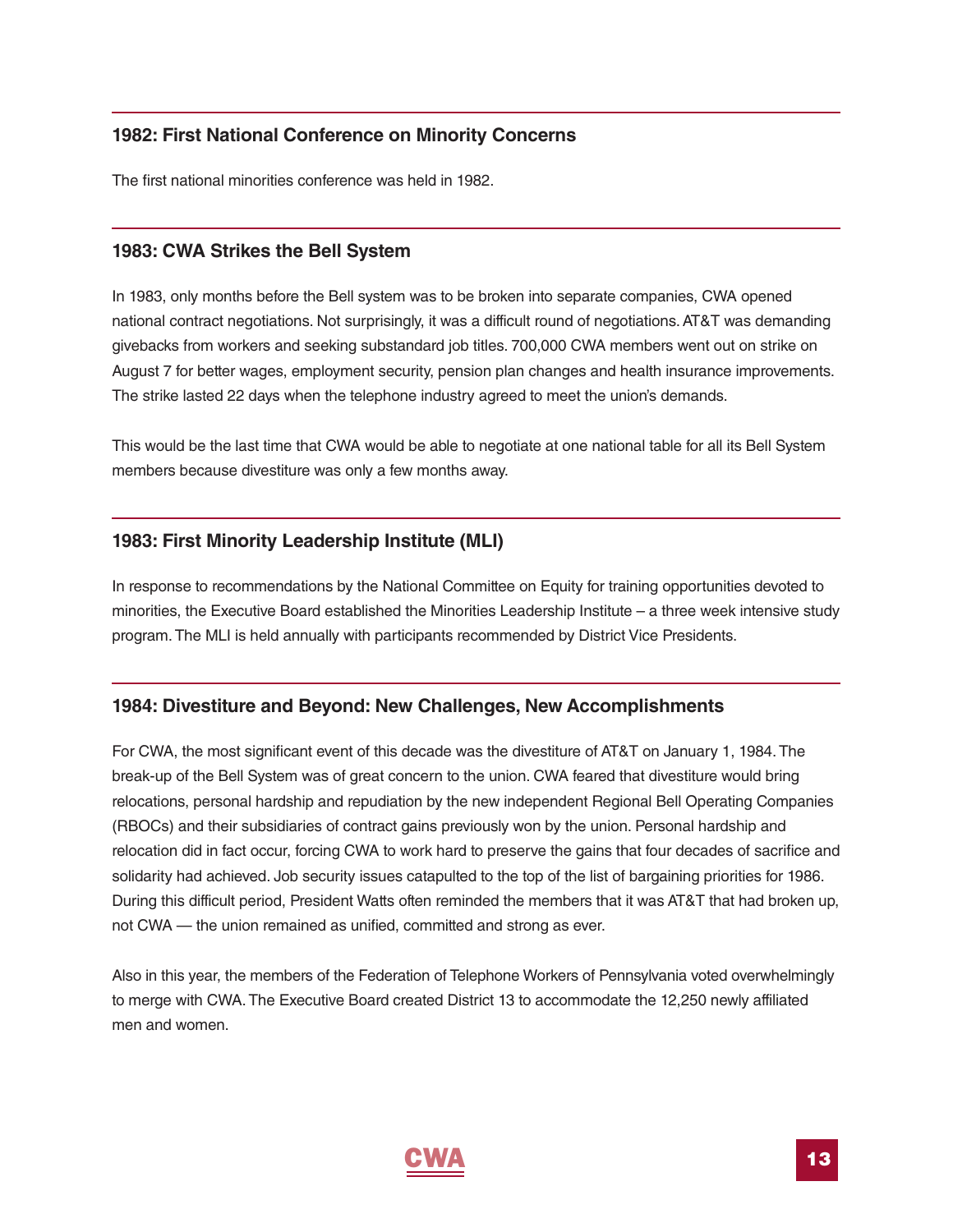#### <span id="page-15-0"></span>**1985: CWA Elects Morton Bahr and James Booe**

Changes occurred within CWA itself during the mid-1980s.There were not only structural changes taken in response to the divestiture of AT&T, but there was also a leadership change for only the second time in CWA's history. In 1985, Present Glenn E. Watts and Secretary-Treasurer Louis Knecht retired after serving eleven years in these offices. Elected to replace them were Morton Bahr and James B. Booe, respectively.

#### **1986: Post Divestiture Bargaining**

1986 presented CWA with its first negotiations with the post-divestiture telephone industry.Twelve years after CWA had achieved national bargaining, the union was forced back to the old multiple table way of bargaining. CWA had to bargain not only with AT&T, but with the independent RBOCs and their subsidiaries. National bargaining had been replaced by 48 different bargaining tables.

In the AT&T negotiations, the company attempted to take back health care benefits, lower clerical wages, and eliminate cost of living adjustments obtained in earlier contracts. CWA had no choice but to strike.The strike lasted 26 days and AT&T agreed to provide wage and employment security improvements and retain the health care benefits intact.Although the negotiations with the RBOCs were also difficult, they were less contentious than those with AT&T. Strikes were necessary against some of these operating companies, but none lasted more than a few days.

#### **1987: International Typographical Union Merges With CWA**

In 1987, members of the International Typographical Union (ITU) were welcomed into CWA. Members of the oldest union in the AFL-CIO, representing union typesetters and mailers throughout the U.S. and Canada, had approved affiliation with one of the youngest. Recognizing the distinct nature of the work that these members perform, the union created a new Printing, Publishing and Media Workers Sector (PPMWS) and an International PPMWS Vice President.

The merger of ITU, with 9,000 Canadian members, once again made CWA an "International Union." Canadian telephone workers had left CWA in the early 70's to establish the Communications Workers of Canada.

#### **1988: Celebrating 50Years of Achievement**

In 1988, CWA celebrated its 50th anniversary. The convention took place in New Orleans, the site of the NFTW's founding in 1938. From its roots in the NFTW, CWA has grown to become one of the most respected unions in the United States, representing telecommunications workers, state and local employees, printers and health care workers. CWA continues to fulfill its commitment to bettering the lives of workers and their families.

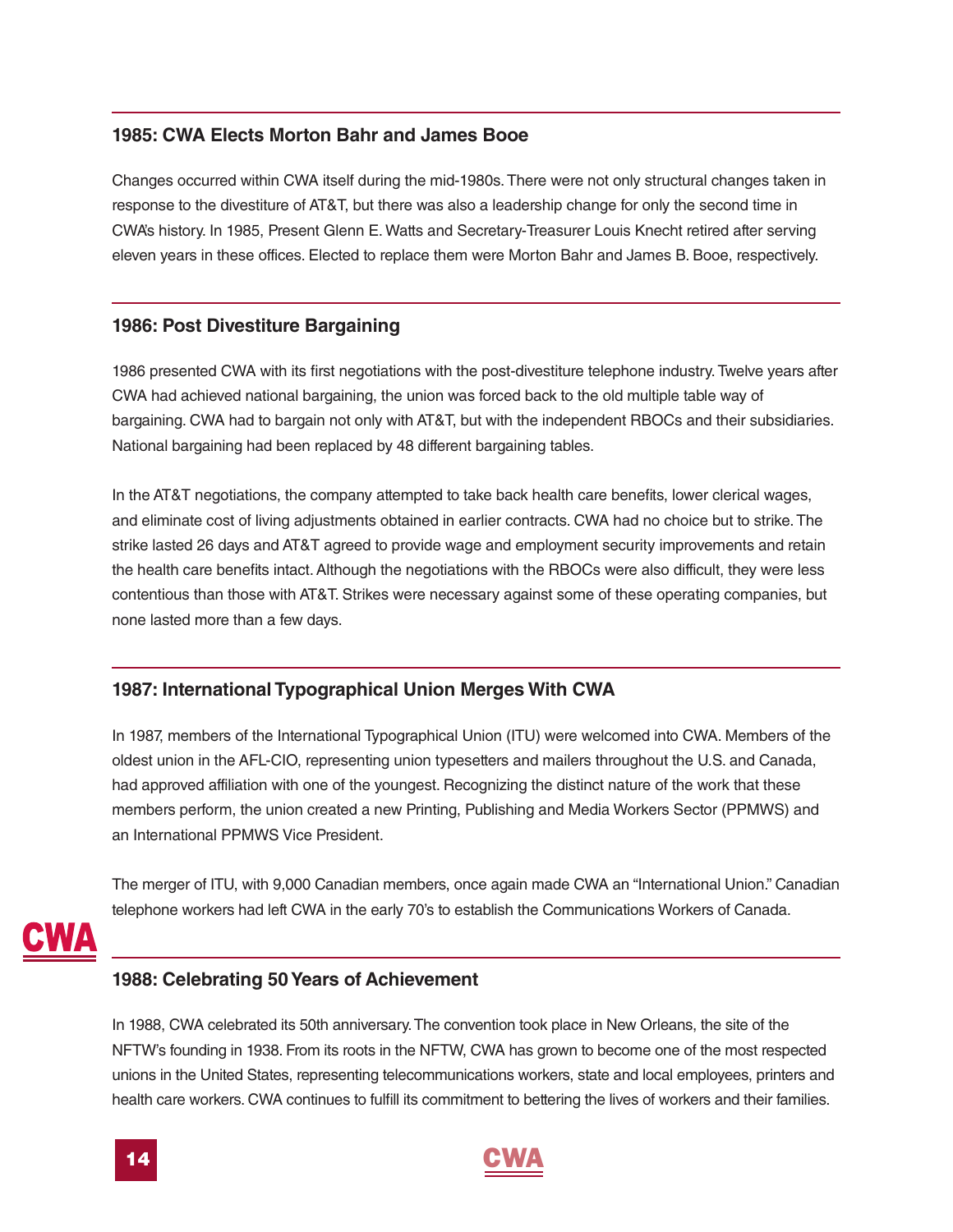<span id="page-16-0"></span>CWA Mobilization was kicked off at the '88 convention in preparation for a major round of bargaining in 1989. Mobilization—organization, education and collective action— was a way for CWA to get back to the basics of unionism. Members were recruited to work one-on-one to educate members about bargaining and workplace issues. Mobilization strategies and techniques became a way of life for many CWA locals.

#### **1989: Mobilization Key at AT&T Settlement, NYNEX Strike**

Mobilization by CWA members around AT&T bargaining "proves how successful we can be when we stick together and fight together," according to President Morton Bahr. Faced with the solidarity of mobilized workers, AT&T backed off on health care cost shifting demands.The settlement for 175,000 workers broke new ground on child and elder care by creating a \$5 million fund to establish care centers and support facilities, granting parental and elder care leave with a job guarantee and paid medical and dental for six months.

Mobilization also was key for NYNEX workers who spent 17 weeks on the picket line fighting management's attempts to shift health care costs. "Their victory in holding the line against concessions is a victory for tens of thousands of other telephone workers. Because of their sacrifice, others won't have to endure strikes in our next round of negotiations because we've sent a message throughout the industry—we're solidly united," President Bahr declared following the Dec. 4, settlement.

But the strike was not without a price. Local 1103 member Jerry Horgan lost his life on the picket line when he was struck and killed by a scab driving a car at a NYNEX facility.

In the summer of '89, delegates to the convention voted to change the Defense Fund rules so strikers would receive a flat weekly payout beginning in '92 and continue needs-based funds to provide emergency relief.

#### **1991: CWA's Mission for the Nineties:Wall to Wall**

Delegates to CWA's 53rd Convention resolved to make the nineties the decade of Wall to Wall for CWA. Delegates reaffirmed their commitment to building the union by working towards making every organized unit "CWA Wall to Wall." Delegates also made changes to the CWA Constitution to allow the Committee on Equity and the Women's Committee to give annual reports and recommendations to future conventions.

In an effort to put the bitterness of the '89 strike behind, CWA and NYNEX negotiated an unprecedented early settlement 11 months before contract expiration. The agreement called for a 13% wage hike, retention of COLA and fully paid health care. It included a breakthrough agreement on company wide organizing, neutrality and card check recognition.

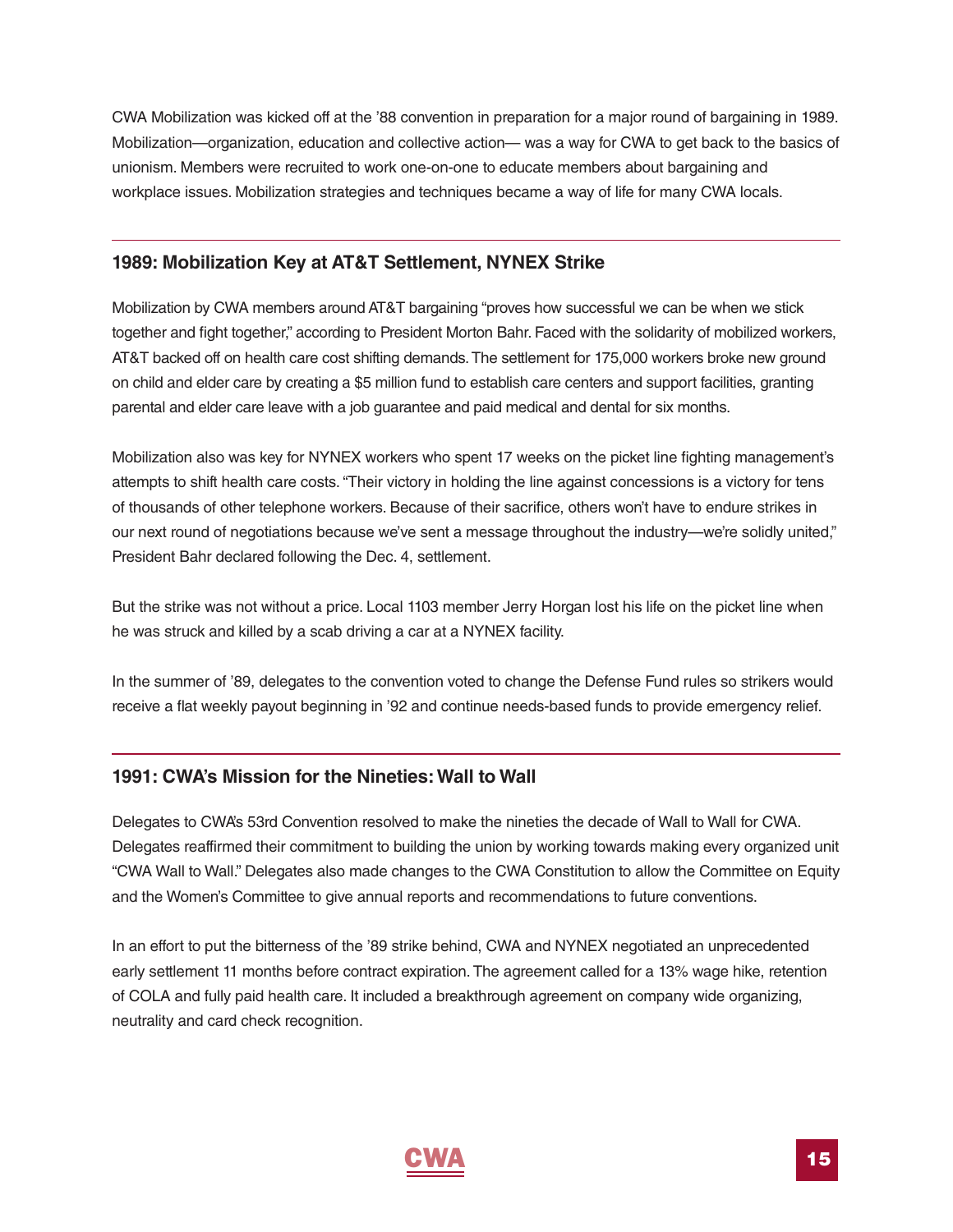#### <span id="page-17-0"></span>**1992: Membership Increases with Affiliations; Union Elects First Woman Secretary-Treasurer**

CWA became the biggest union in the Lone Star state of Texas following the affiliation with the Combined Law Enforcement Association of Texas (CLEAT). The Association represents 12,000 police officers, deputy sheriffs and jailors throughout the state.

Members at AT&T worked for six weeks beyond contract expiration during the summer of '92, carrying out an intensive mobilization strategy against the telecommunications giant. It was the largest bargaining unit ever to attempt a coordinated inside tactics strategy—100,000 members, 500 Locals, 50 states and thousands of work locations.

The coordinated inside tactics by members and massive external mobilization efforts, including generating community and AT&T customer support, proved that sometimes applying pressure in different ways can work better than a strike.

Barbara J. Easterling was elected as the union's first woman secretary-treasurer. Easterling, an Executive Vice President since 1985 and one time telephone operator, was elected at convention.

After more than 30 years headquartered at the Mercury Building, in Washington, D.C., the union moved to a new building across town which is two blocks from the Department of Labor and four blocks from the Capitol.

#### **1993: NABET Joins CWA; Organizing New Units**

The National Association of Broadcast Engineers and Technicians (NABET) affiliates with CWA. NABET represents engineers, technicians and other broadcast workers at NBC and ABC, TV networks and independent TV stations and Cable TV production companies.



CWA membership continues to grow outside the traditional telephone units with three big organizing wins in 1993 at universities. Four thousand graduate students working as teaching and graduate assistants at the State University of New York (SUNY) saw the end to a 13-year organizing struggle when they were finally allowed to vote for union representation. Seventeen hundred clerical and technical workers at the Bloomington campus of Indiana University voted for CWA after a four year campaign.The Union of Technical and Professional Employees (UPTE) with 700 members affiliated with CWA.The professional and technical workers hold nonacademic positions throughout the nine campus University of California system.



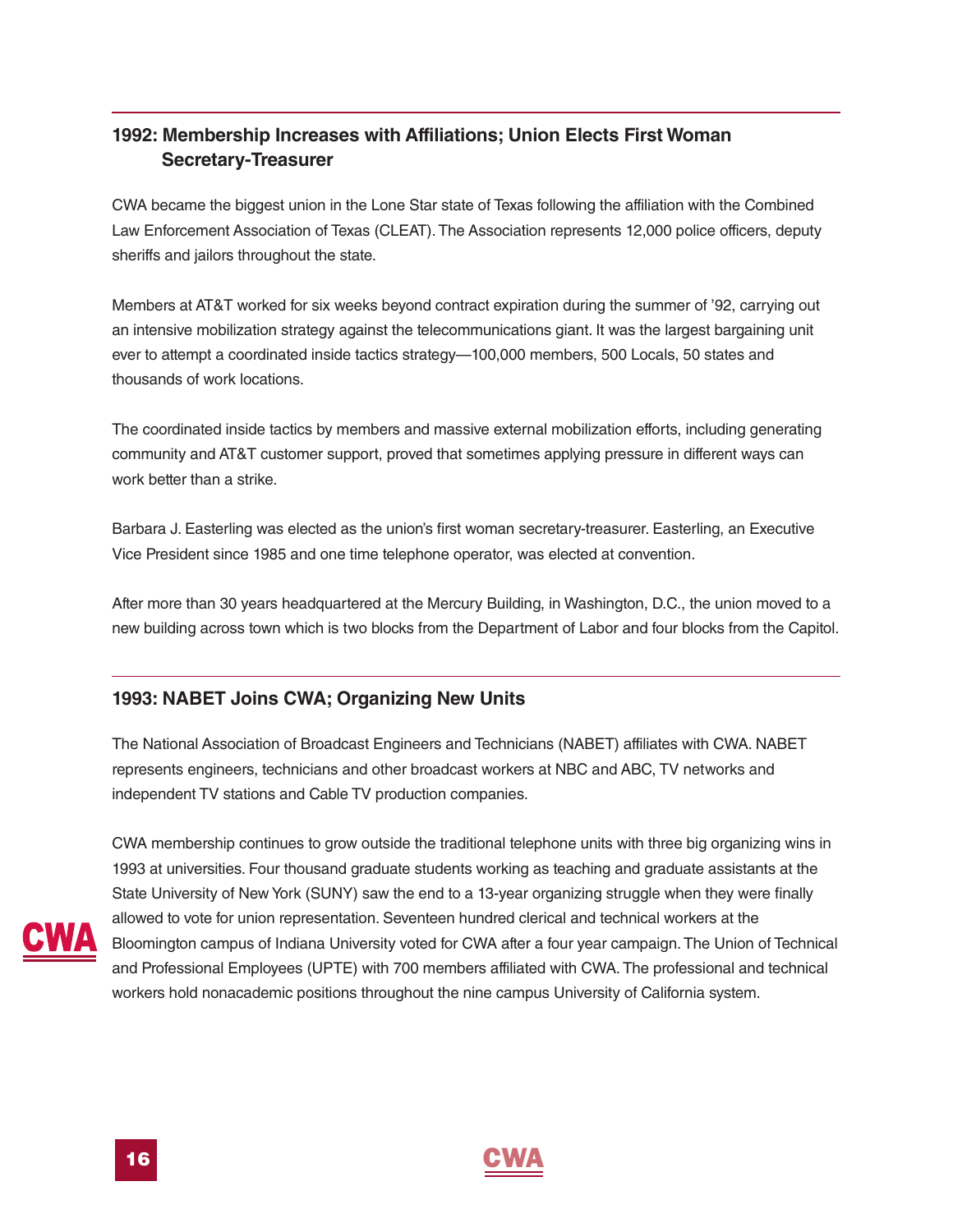#### <span id="page-18-0"></span>**1995:The Newspaper Guild Affiliation; Mobilization Makes the Difference in 1995 Bell Atlantic Bargaining; University Research Professionals andTechnicians Join CWA**

Members of The Newspaper Guild (TNG), representing 40,000 news industry workers in the U.S. and Canada, vote overwhelmingly to affiliate and eventually merge (in 1997) with CWA. Linda K. Foley is elected TNG's first woman President.

After 5 months with no contract, Bell Atlantic finally fell in line with the mainstream of the telecommunications industry offering its 37,000 CWA workers double digit wage and pension increases, employment security protections and access to future jobs. Over 6000 members were suspended for such actions as sickouts, refusing overtime and passing out "Block 900" flyers.The workplace mobilization effort was strengthened by a multi-million dollar advertising and corporate campaign.

In 1995 and early 1996, 7800 professional and technical university workers joined the CWA family. In 1995, 4000 technical workers employed by the University of California system voted to be represented by CWA in UPTE-CWA (Union of Professional and Technical Employees). Fifteen months later, in March 1996, 3700 professional researchers throughout the University of California system voted overwhelming for CWA representation as part of UPTE-CWA.

#### **1997:TNG Joins CWA; CWA Obtains Historic Card Check Agreement with SBC and PacTel; US Airways Workers Win a CWA Voice; CWA Endorses Atlantic Alliance**

The Newspaper Guild (TNG), representing 40,000 news industry workers in the U.S. and Canada, merges with CWA.

A five year campaign that integrated continuous bargaining, membership education, political action, mobilization and strategic organizing, culminates in March 1977 with CWA and SBC (Southwestern Bell Corporation) signing the most far-reaching card check agreement in the union's history.A similar agreement was reached with PacTel in April.

CWA won the biggest private sector organizing victory in a decade when 10,000 passenger service professionals at US Airways voted to join CWA.

CWA joined forces with two of the United Kingdom's biggest telecommunications unions the Communications Workers Union and the Society of Telecom Executives — and endorsed an Atlantic Alliance of the three unions to exchange information and to plan coordinated strategies to protect our members and to organize new members in the global telecommunications marketplace.

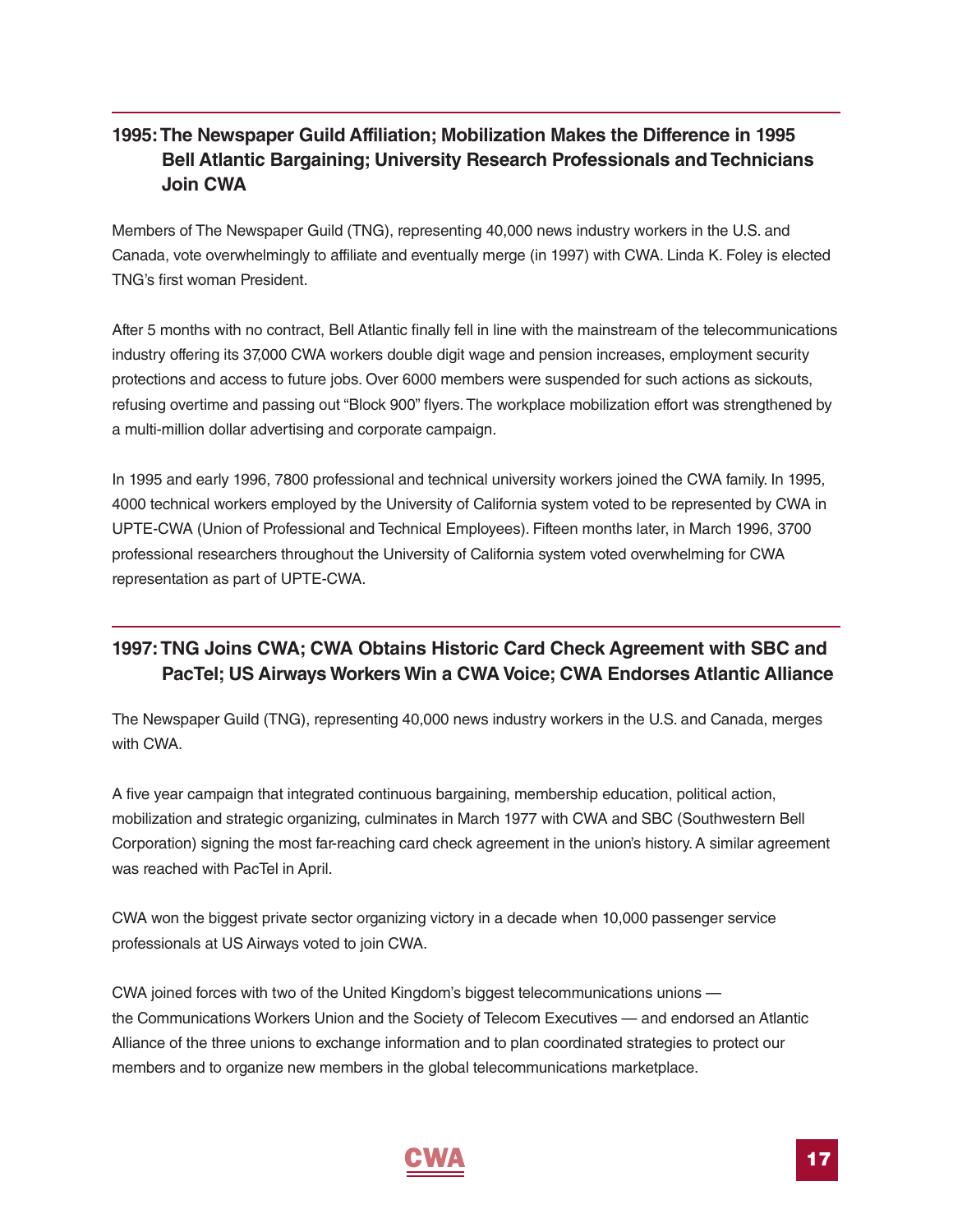#### <span id="page-19-0"></span>**1998: CWA Signed an Alliance with the Independent Union of Telephone Workers of Puerto Rico; 7,500 Workers of SNET Join CWA**

In the aftermath of the 41-day strike and a 2-day general strike against the privatization of the Puerto Rico Telephone Company, CWA entered into an alliance with the PRTC workers.The agreement calls for joint bargaining and organizing strategies in response to the acquisition of the PRTC by GTE.

In a representation election that culminated a 14-year effort, the workers of the Southern New England Telephone Company joined CWA.

#### **2000: International Union of Electronic, Electrical, Salaried, Machine and Furniture Workers (IUE) merged with CWA; CWA strikes Verizon**

October 1, 113,000 members of IUE voted to merge with CWA at their 27th National Constitutional Convention held in Cleveland, Ohio. Earlier, at CWA's 62nd Annual Convention, held on August 29th, delegates voted to welcome them.The merger brings CWA's numbers to more than 700, 000 members.

On August 6th, 87,000 CWA telephone workers went on strike against Verizon communications. Later in August a settlement was reached.The settlement included a break through agreement for neutrality and card check recognition to help Verizon Wireless workers unionize. Other highlights are reductions in mandatory overtime and provisions to reduce stress in customer service and operator call centers.

#### **2003: Association of Flight Attendants merges with CWA**

The Association of Flight Attendants merged with CWA, adding its professionalism and expertise on airline industry issues.

#### **2005: Larry Cohen is elected CWA's President and Jeff Rechenbach is elected Executive Vice President**



Convention delegates adopt CWA Ready for the Future Resolution which called for members at every level of the union to examine the challenges CWA faces and identify ideas and recommendations to best meet them.A discussion guide was prepared and distributed to locals. During the eight months following adoption of the resolutions, thousands of meetings were held across the union and a dedicated RFF website open to all members produced a lively dialogue. Labor leaders, academics, journalists and elected officials took note and praised CWA as one of the very few unions willing and determined to engage members such an open discussion about some of the most serious and critical aspects of the union.



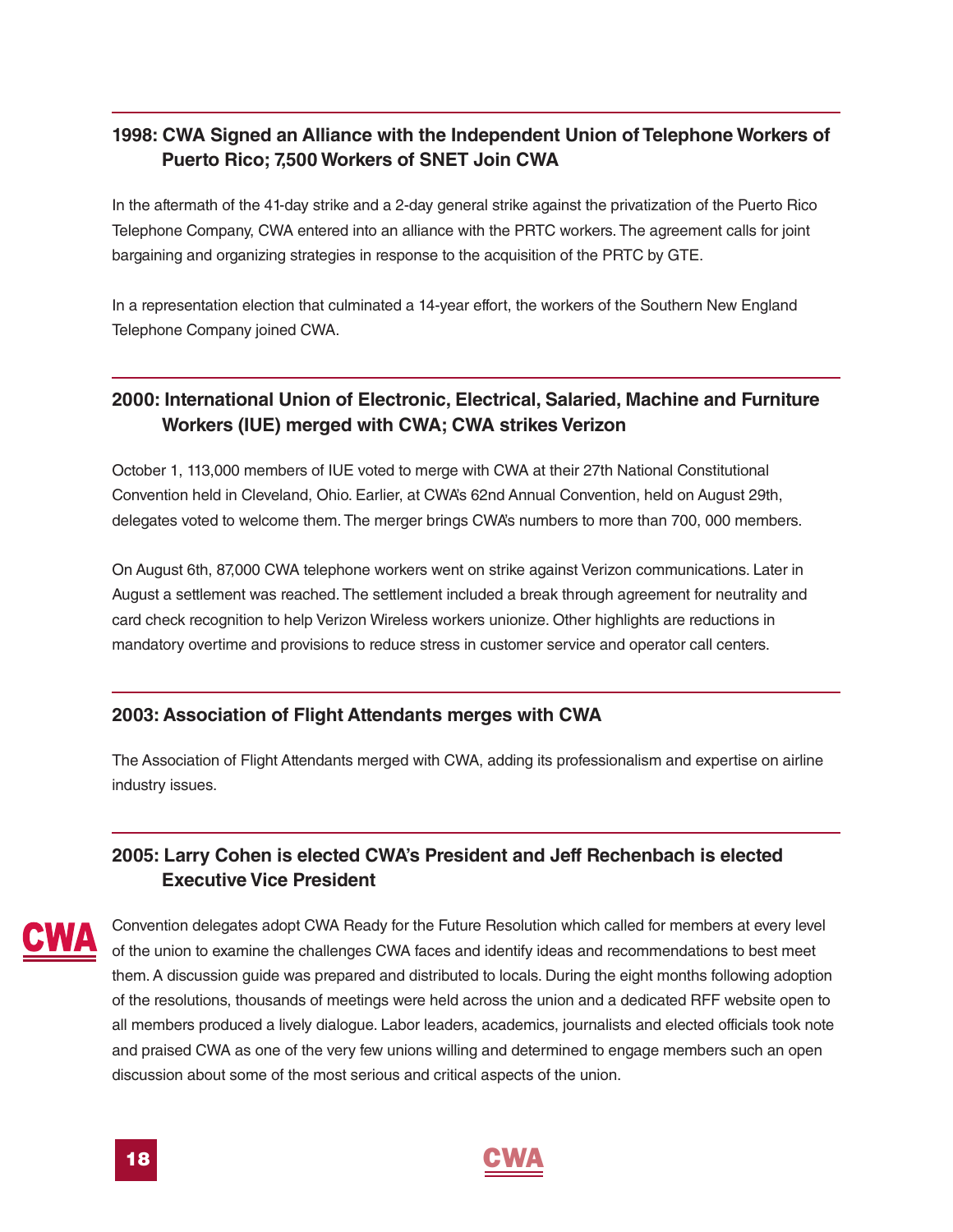#### <span id="page-20-0"></span>**2006: Convention delegates adopted "Ready for the Future: CWA Strategic Plan" with 11 specific items.**

A bold new Strategic Industry Fund (SIF) was established as part of the plan.The fund allows for the financing of major large scale campaigns to increase our bargaining power and carry out pro-active campaigns.The strategic plan also established a National Telecom Office to increase focus on the telecom industry and mandated that the Executive Board bring to the 2007 convention specific proposals to increase Board diversity.

- **2007: Convention delegates adopted a resolution and corresponding constitutional changes adding four at-large diversity Executive Board members to be elected at the 2008 convention.**
- **2008: Convention delegates re-elected President Larry Cohen and elected Jeff Rechenbach Secretary Treasurer and Annie Hill Executive Vice President. Four at-large diversity Executive Board members were also elected.**

#### **2009:CWA and Ver.di form new global union TU for T-Mobile workers.**

Congress extends FMLA protections to flight attendants a big victory for AFA-CWA.

**2010: 101 buses carrying 10,000 CWAers join civil rights, Latino, faith, green and community allies at the One National Together March at the Lincoln Memorial in Washington DC standing up for jobs, economic and social justice and a government that works for all.**

Districts 2 and 13 were merged to form District 2-13 (took effect in 2011).

Delegates to convention approve constitutional amendment for biennial conventions (took effect in 2011).

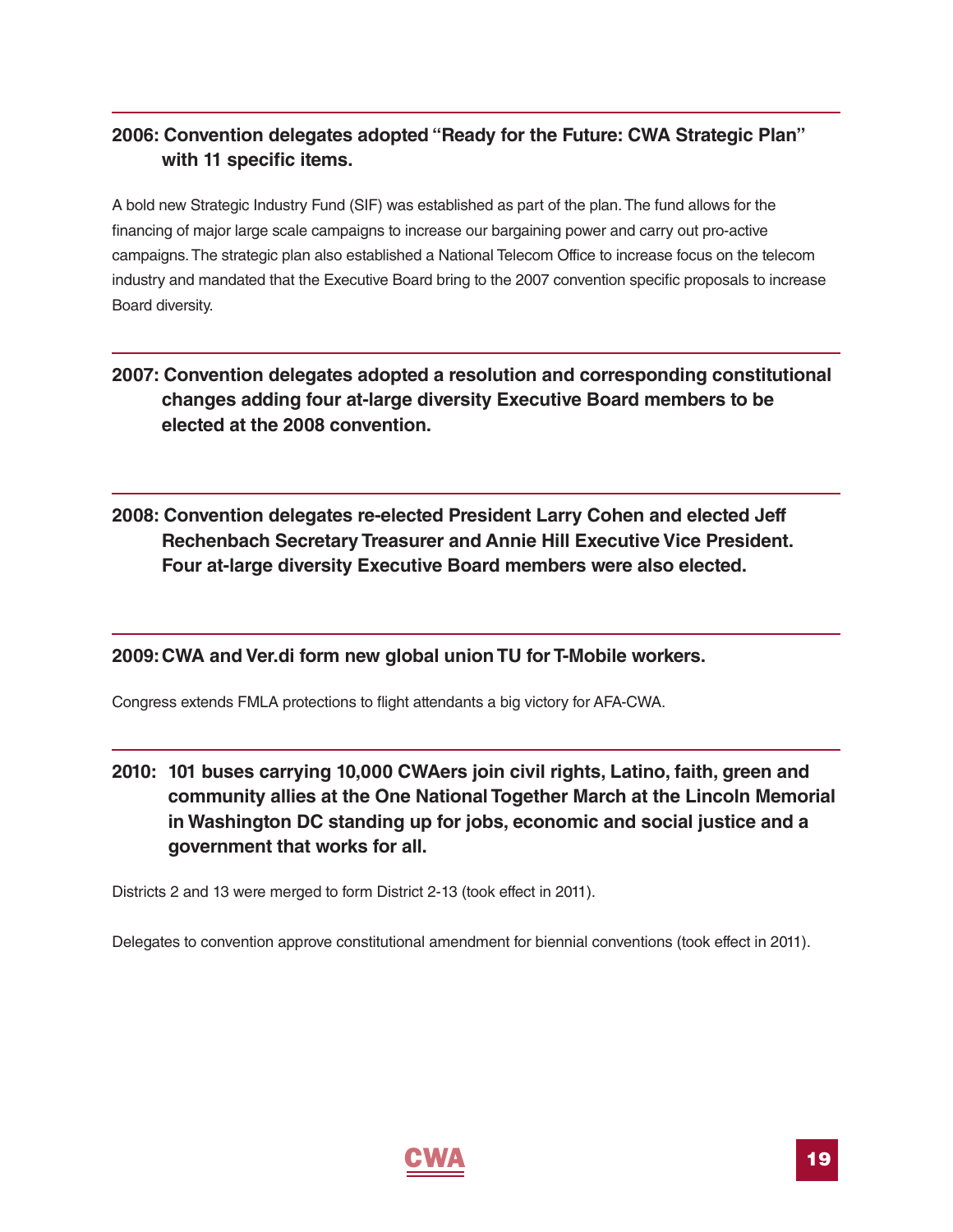#### **2011: 45,000 CWA Verizon workers from Virginia to New England went on strike for 16 days. A settlement was reached in 2012.**

Larry Cohen was re-elected President and Annie Hill was elected Secretary Treasurer.The Executive Vice President position was eliminated.

CWA, Sierra Club, NAACP and Greenpeace launch the Democracy Initiative(DI) to restore the core principals of political equality; money in politics, voter rights and senate rule reform.

#### **2012: Nearly 100 organizations trained 100,000 activists in 99% Spring Training. CWA was the third most active organization.The training brought together many groups and focused on income inequality and how to fight back.**

#### **2013: The convention approves the establishment of Growth Funds to support building a movement for economic justice and democracy and enhance the union's organizing, leadership development, research and industry analysis.**

CWA leads successful "Give me 5" campaign to fill all five NLRB seats.

#### **2014: American Airlines Passenger Service Agents Vote Big for Union Representation**

After a 19-year struggle, 9,000 new American Airlines passenger service agents voted to join CWA members at US Airways to form a new bargaining unit of 14,500 agents. By an 86 percent vote, airport and reservations agents overwhelmingly chose union representation making it one of the largest labor organizing victories in the South in decades.

#### **2015: Chris Shelton is elected CWA's President and Sara Steffens is elected Secretary-Treasurer**

Convention delegates adopt red as the official color of CWA.

At the TNG Convention, delegates approve changing the union's name to The News Guild-CWA, to better reflect the current news industry and diversity of Guild units.



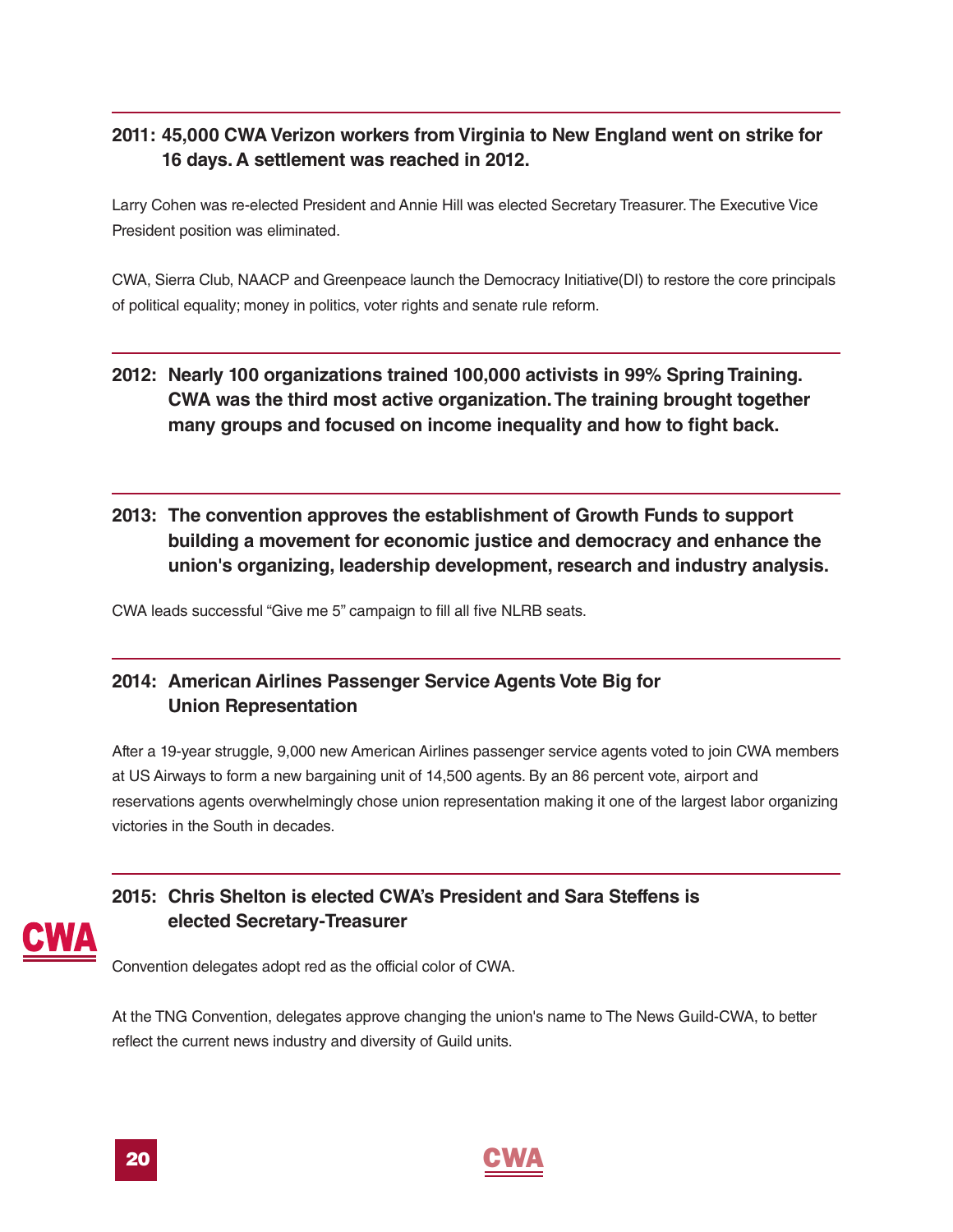### **CWA Districts**

District 3 Atlanta, GA District 4 Cleveland, OH

District 1 New York City, NY District 2-13 Philadelphia, PA

District 6 Austin, TX District 7 Denver, CO District 9 Sacramento, CA Canadian Region Ottawa, ON